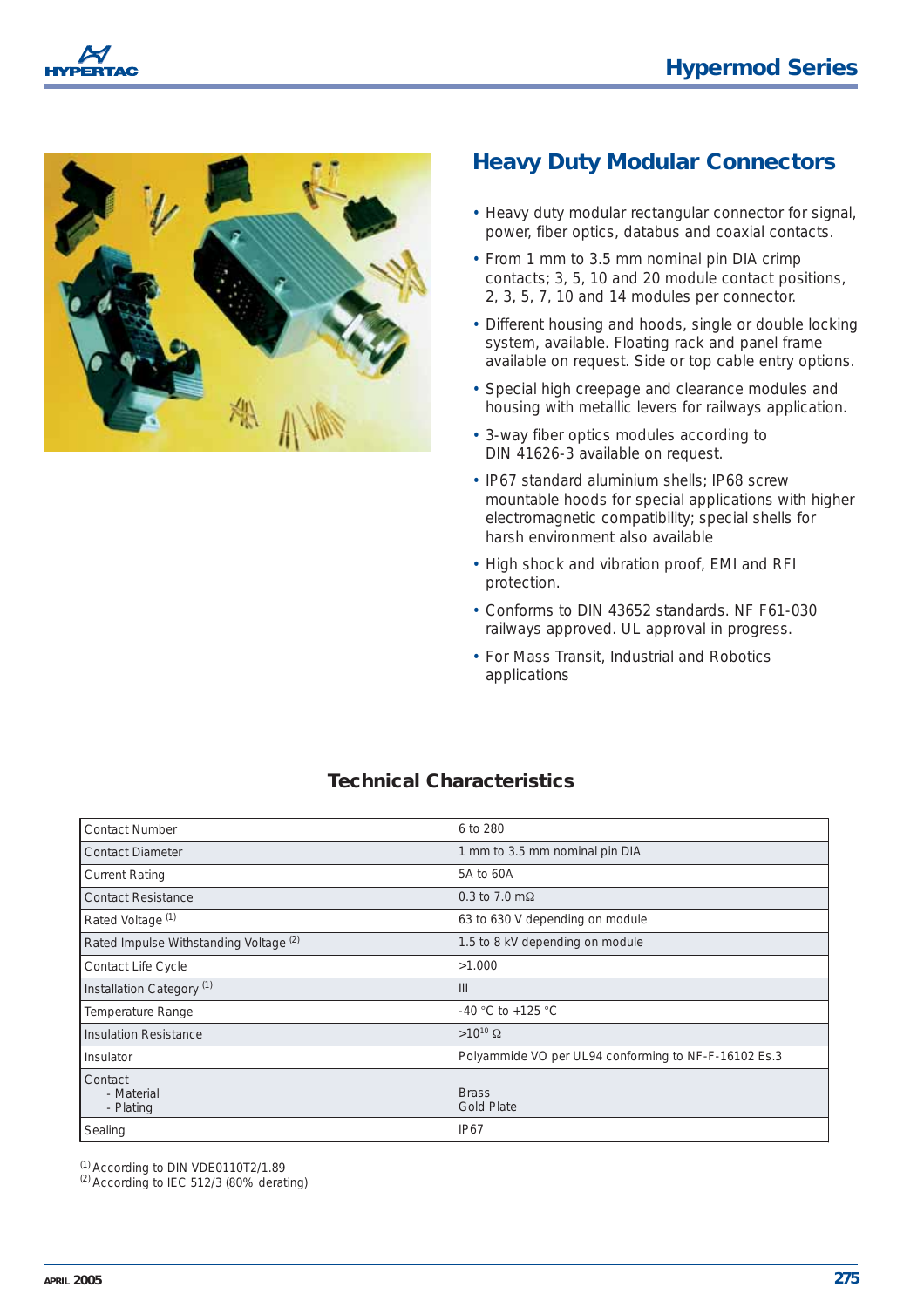

## **Ordering Information**



#### **Example**

|                    | ST1070 HMEF03N/2VEF-1TEF/C00E129PT                                                 |
|--------------------|------------------------------------------------------------------------------------|
| "EF"               | Description for a receptacle connector with female frame                           |
| "03"               | Three modules                                                                      |
| "N"                | Not shielded                                                                       |
| "2VEF-1TEF"        | Two elemnts VEF (2x20 ways) end an element TEF (1x3 ways)                          |
| "C <sub>00</sub> " | Not codified                                                                       |
| "E129"             | Wall mount housing with double locking system and with 1 entry for cable seal Pg29 |
| "P"                | Cable seal Pg29 for min. wire size                                                 |
| "T"                | Contact gold plated (standard)                                                     |
|                    |                                                                                    |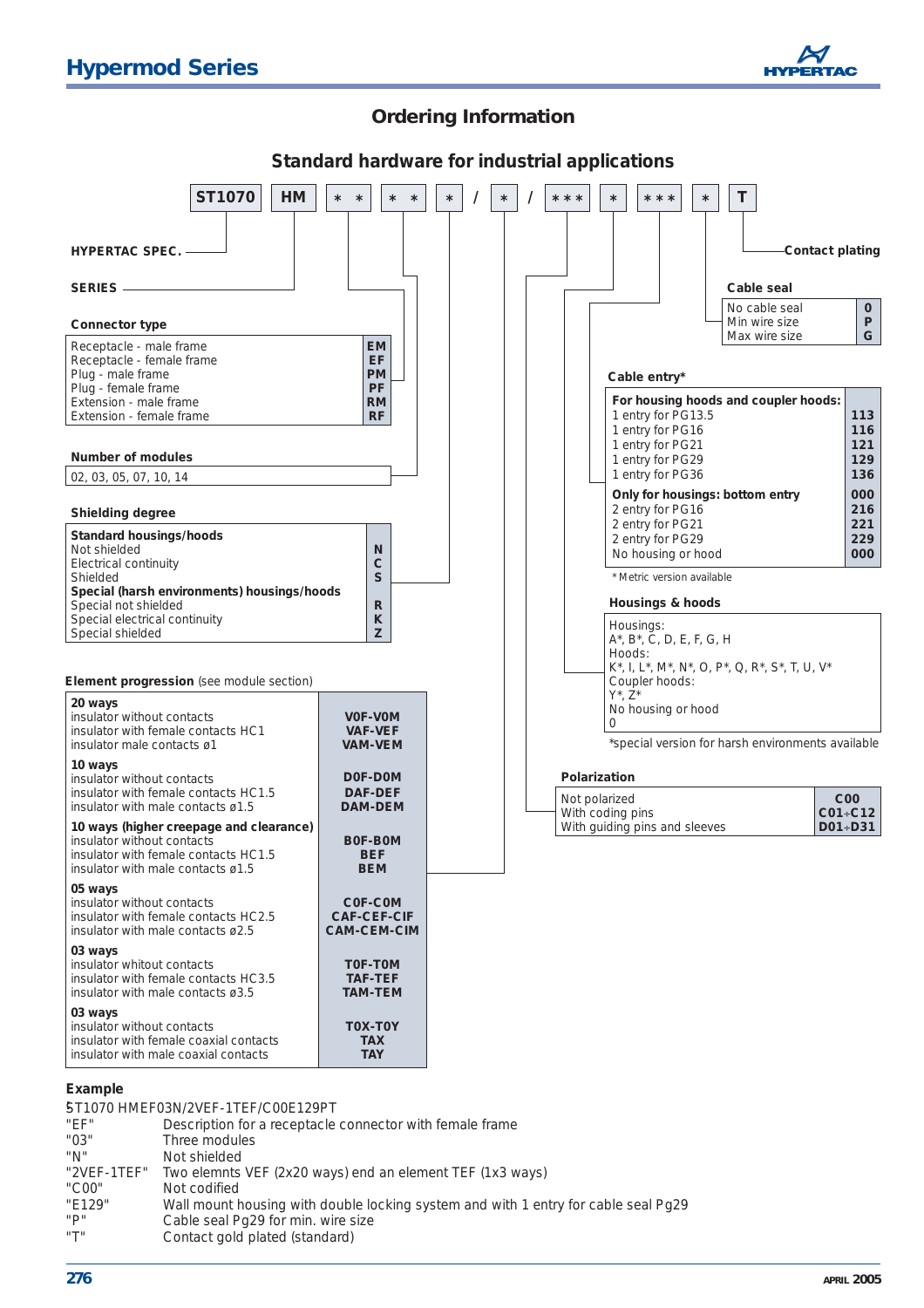

## **Ordering Information**



## **Ordering Information**

#### *Hardware for railways applications (NF F61-030 approved)*

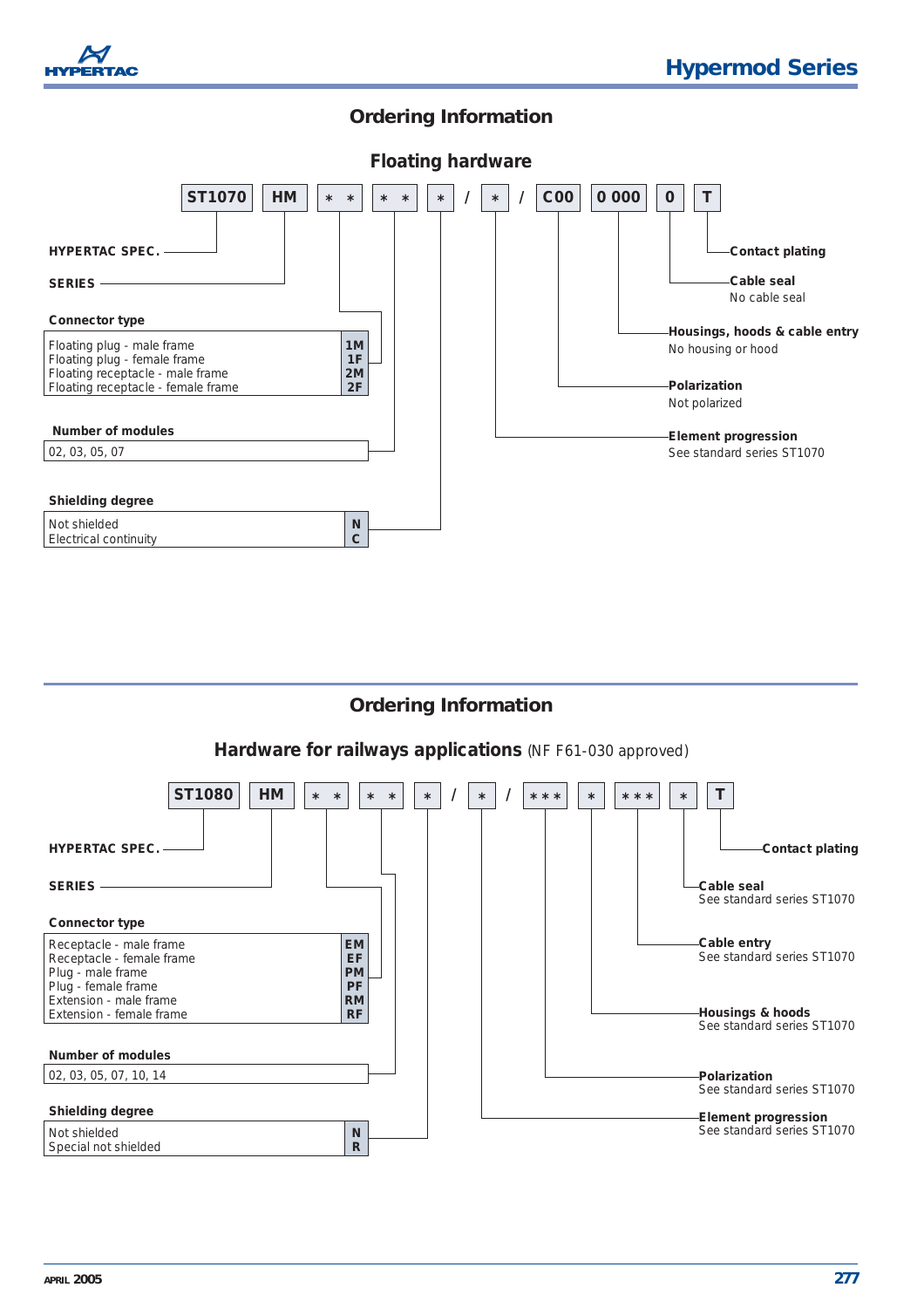## *20 ways (1mm HC contacts)*

#### **Module for female socket contacts**



Insulator without contacts **Code Ref.** VOF

\*20 crimp contacts supplied not assembled

#### **Module for male pin contacts**



\*20 crimp contacts supplied not assembled

| Rated Voltage DIN 0110                                | 63V               |
|-------------------------------------------------------|-------------------|
| Rated Impulse Withstanding voltage<br><b>DIN 0110</b> | 1.5KV             |
| Current Rating (max wire ref. 25° C)                  | 9Α                |
| <b>Current UL Rating</b>                              | 5А                |
| Creepage DIN 0110                                     | 1.8 <sub>mm</sub> |

Dimensions are in mm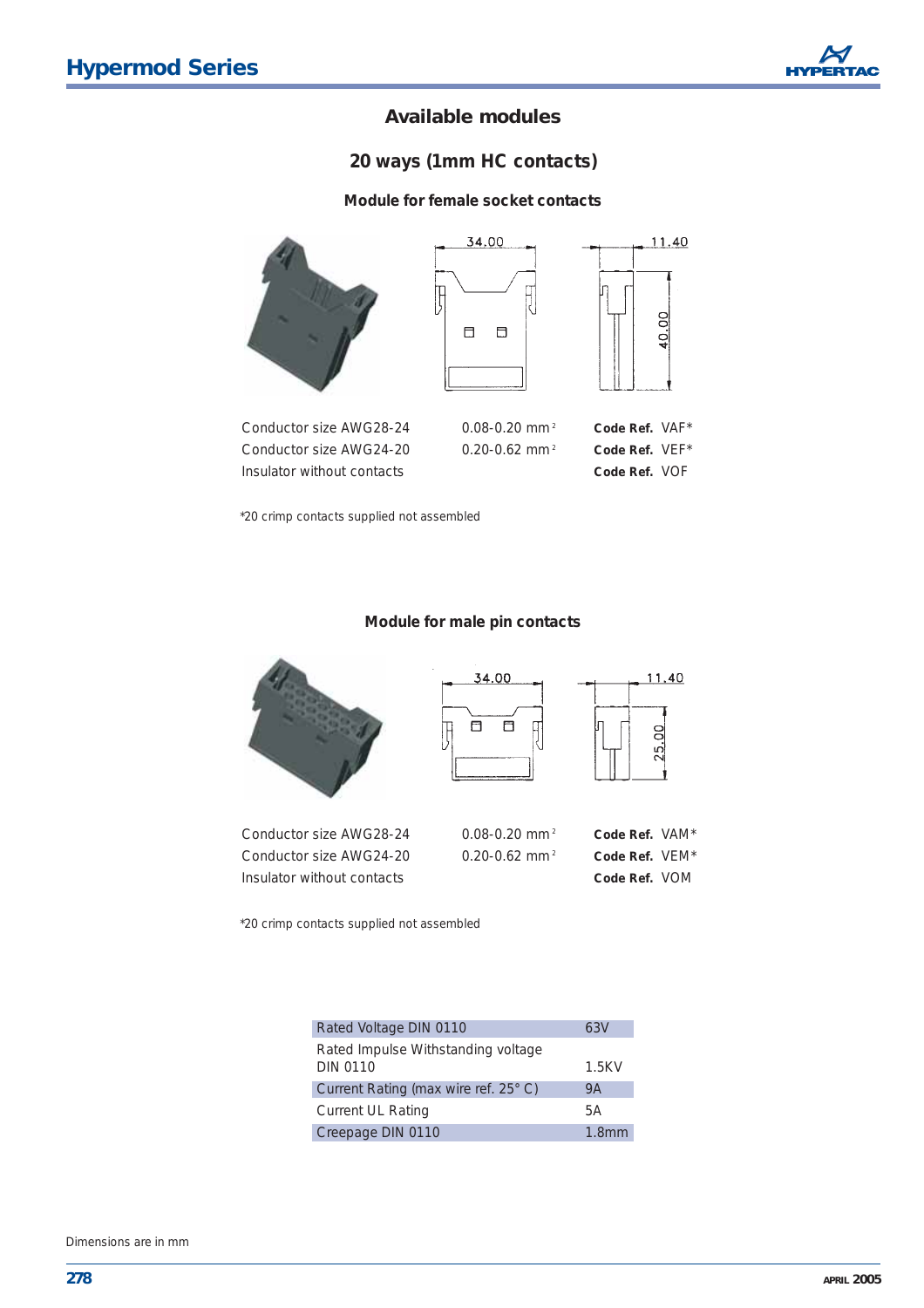

## *10 ways (1.5 mm HC contacts)*

#### **Module for female socket contacts**



Insulator without contacts **Code Ref.** DOF

\*10 crimp contacts supplied not assembled

#### **Module for male pin contacts**



\*10 crimp contacts supplied not assembled

| Rated Voltage DIN 0110               | 250V              |
|--------------------------------------|-------------------|
| Rated Impulse Withstanding voltage   |                   |
| <b>DIN 0110</b>                      | 2.5KV             |
| Current Rating (max wire ref. 25° C) | 20A               |
| Creepage DIN 0110                    | 3.6 <sub>mm</sub> |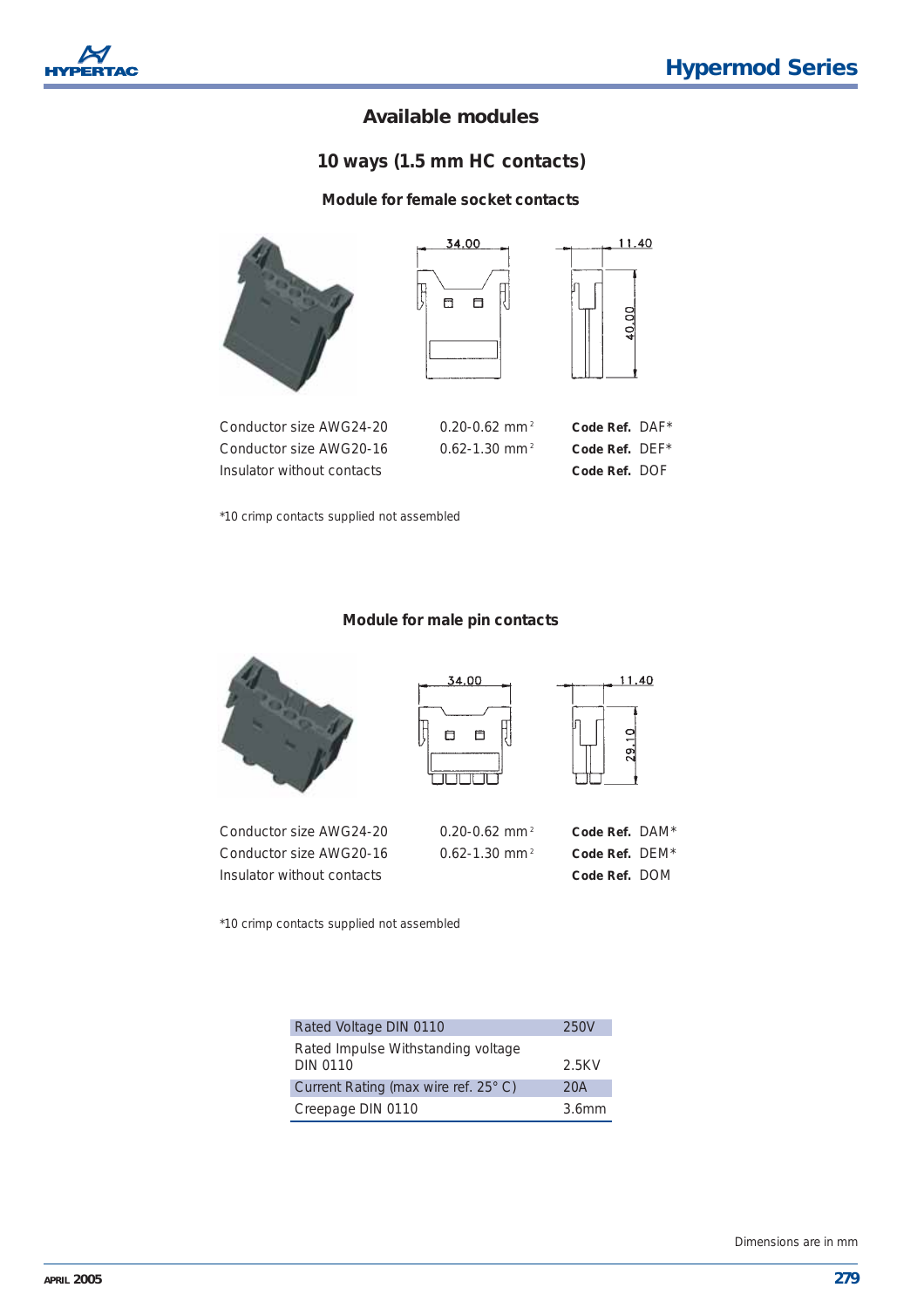## *10 ways higher creepage and clearance (1.5 mm HC contacts)*

#### **Module for female socket contacts**







Conductor size AWG24-14 0.22-1.91 mm <sup>2</sup> **Code Ref.** BEF\* Insulator without contacts **Code Ref.** BOF

\*10 crimp contacts supplied not assembled

#### **Module for male pin contacts**







Conductor size AWG24-14 0.22-1.91 mm2 **Code Ref.** BEM\* Insulator without contacts **Code Ref.** BOM

\*10 crimp contacts supplied not assembled

| Rated Voltage DIN 0110                                | 250V   |
|-------------------------------------------------------|--------|
| Rated Impulse Withstanding voltage<br><b>DIN 0110</b> | 2.5KV  |
| Current Rating (max wire ref. 25° C)                  | 20A    |
| <b>Current UL Rating</b>                              | 8A     |
| Creepage DIN 0110                                     | 9.25mm |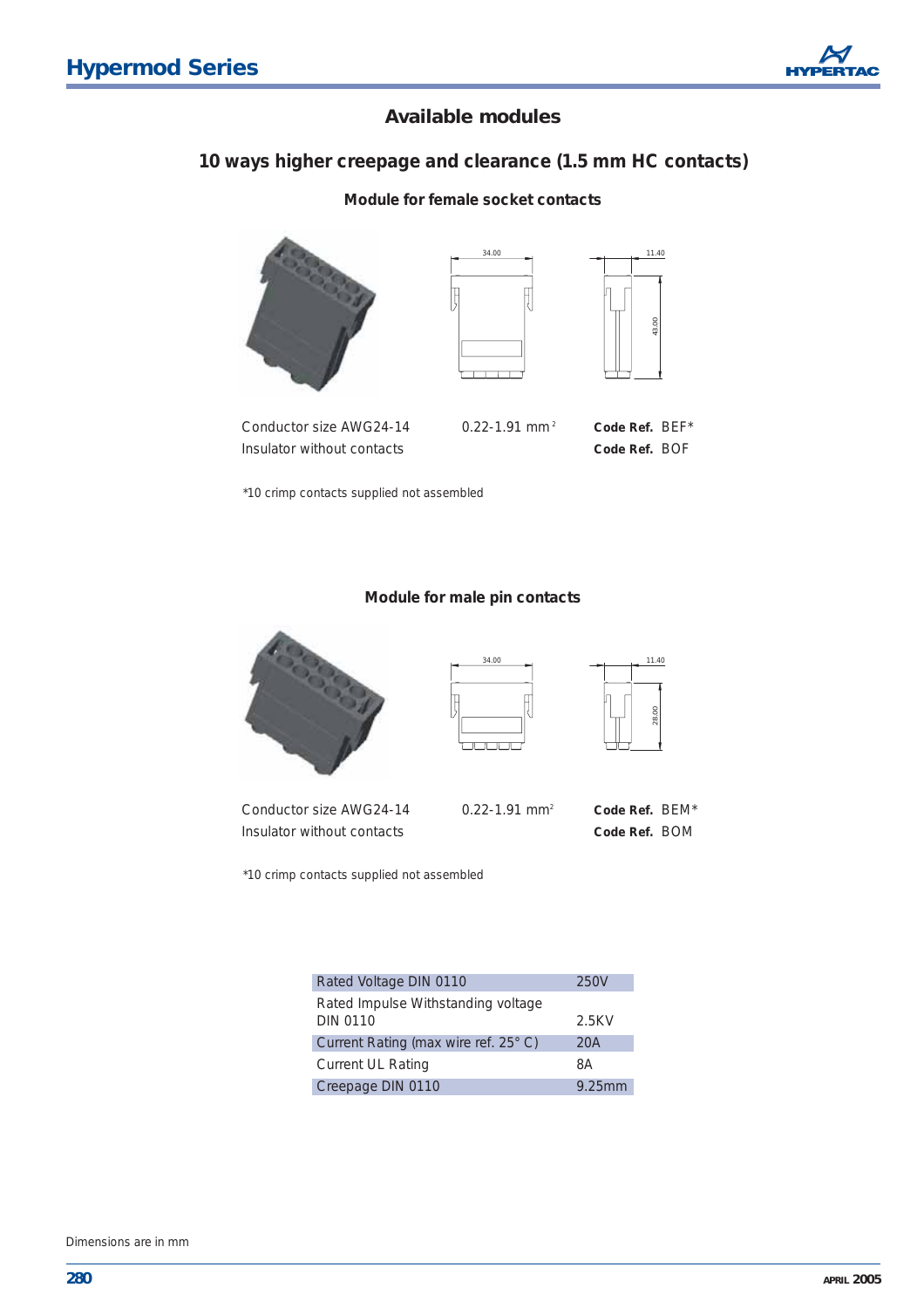

## *5 ways (2.5 mm HC contacts)*

#### **Module for female socket contacts**



\*5 crimp contacts supplied not assembled

#### **Module for male pin contacts**



Conductor Size Award Conductor Size Award Conductor Size Award **Insulator** 





11.40

| or size AWG20-16  | $0.50 - 1.22$ mm <sup>2</sup> | Code Ref. CAM*             |  |
|-------------------|-------------------------------|----------------------------|--|
| or size AWG16-14  | $1.22 - 2.10$ mm <sup>2</sup> | Code Ref. $CEM^*$          |  |
| or size AWG14-10. | $2.10 - 5.40$ mm <sup>2</sup> | Code Ref. CIM <sup>*</sup> |  |
| without contacts  |                               | Code Ref. COM              |  |

\*5 crimp contacts supplied not assembled

| Rated Voltage DIN 0110                                | 400V  |
|-------------------------------------------------------|-------|
| Rated Impulse Withstanding voltage<br><b>DIN 0110</b> | 4KV   |
| Current Rating (max wire ref. 25° C)                  | 30A   |
| <b>Current UL Rating</b>                              | 25A   |
| Creepage DIN 0110                                     | 5.6mm |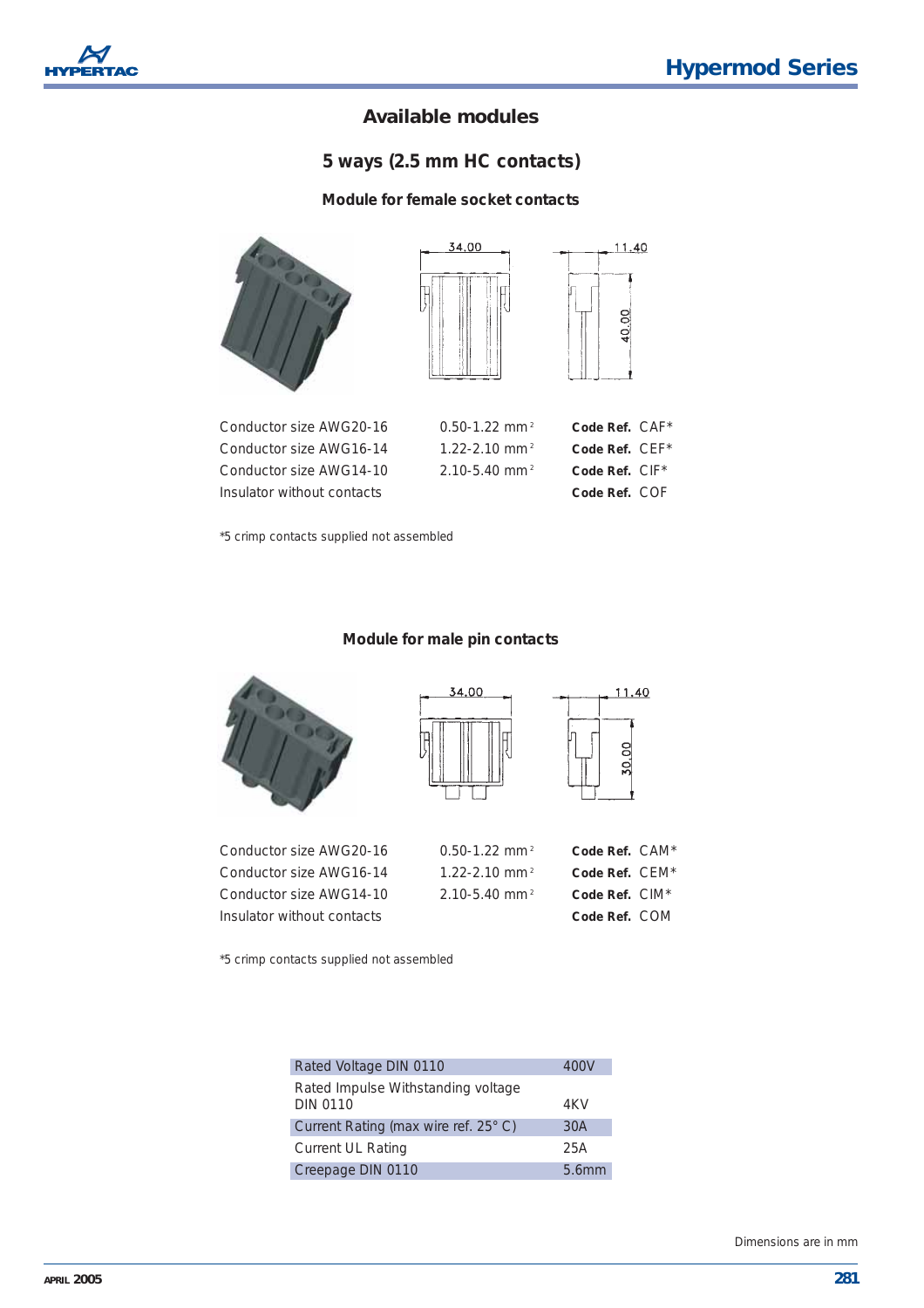## *3 ways (3.5 mm HC contacts)*

#### **Module for female socket contacts**



\*3 crimp contacts supplied not assembled

#### **Module for male pin contacts**



\*3 crimp contacts supplied not assembled

| Rated Voltage DIN 0110                                | 630V   |
|-------------------------------------------------------|--------|
| Rated Impulse Withstanding voltage<br><b>DIN 0110</b> | 8KV    |
| Current Rating (max wire ref. 25° C)                  | 60A    |
| <b>Current UL Rating</b>                              | 50A    |
| Creepage DIN 0110                                     | 12.5mm |

Dimensions are in mm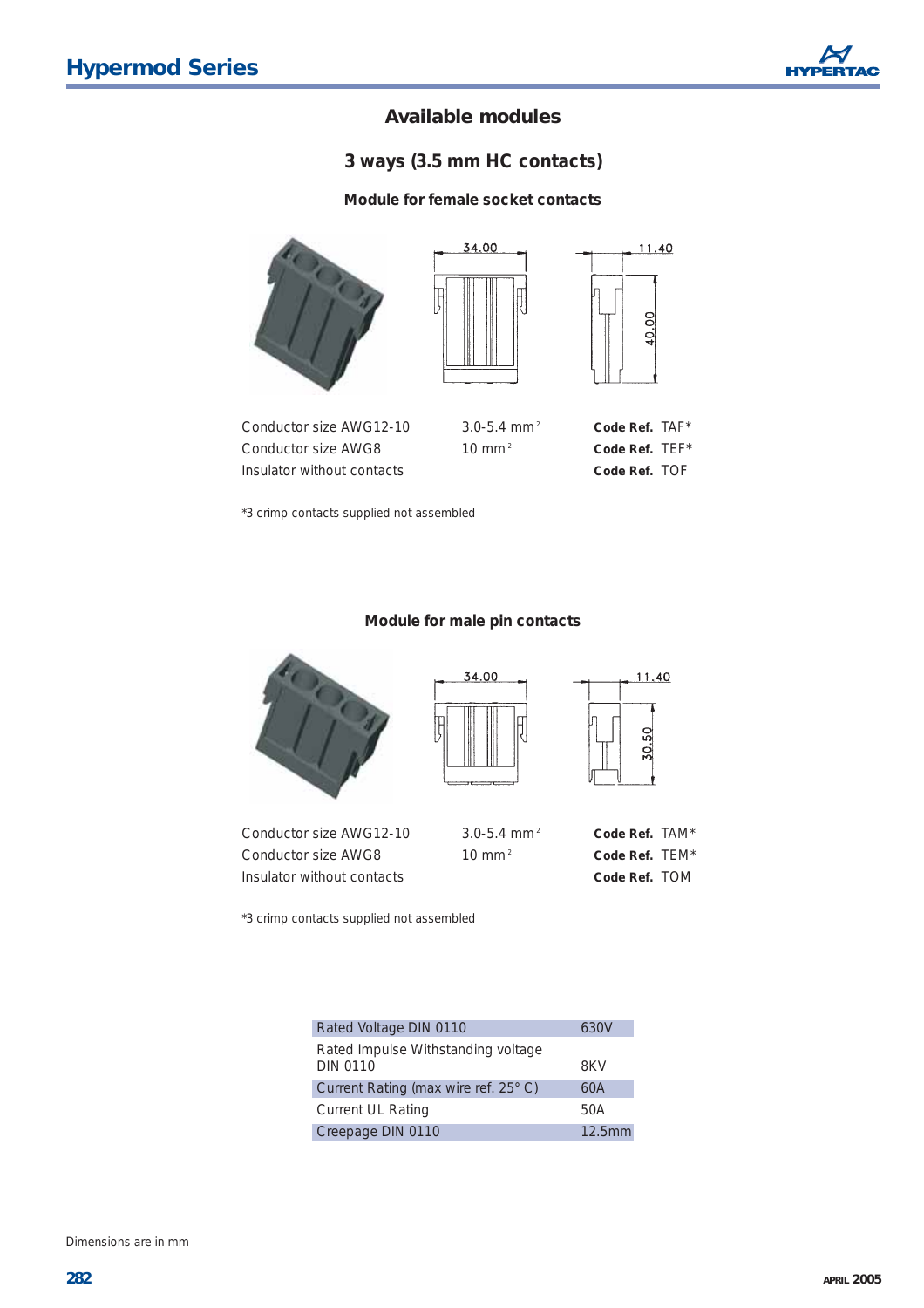## *3 ways (coaxial contacts)*

#### **Module for female socket contacts**









11.40

SO  $\Omega$ 

11.40

**OO**  $\overline{Q}$ 

\*3 coax contacts supplied not assembled

#### **Module for male pin contacts**

34.00



Insulator with contacts **Code Ref.** TAY\* Insulator without contacts **Code Ref.** TOY

\*3 coax contacts supplied not assembled

| Characteristic impedence | 50 Ohm     |
|--------------------------|------------|
| Working frequency        |            |
| • Optimum                | $0-10$ GHz |
| • Maximum                | $30$ GHz   |

#### *Note*

Hyperboloid Coaxial Contacts available on request, ask to the factory for details Fiber Optics Contacts available on request, ask to the factory for details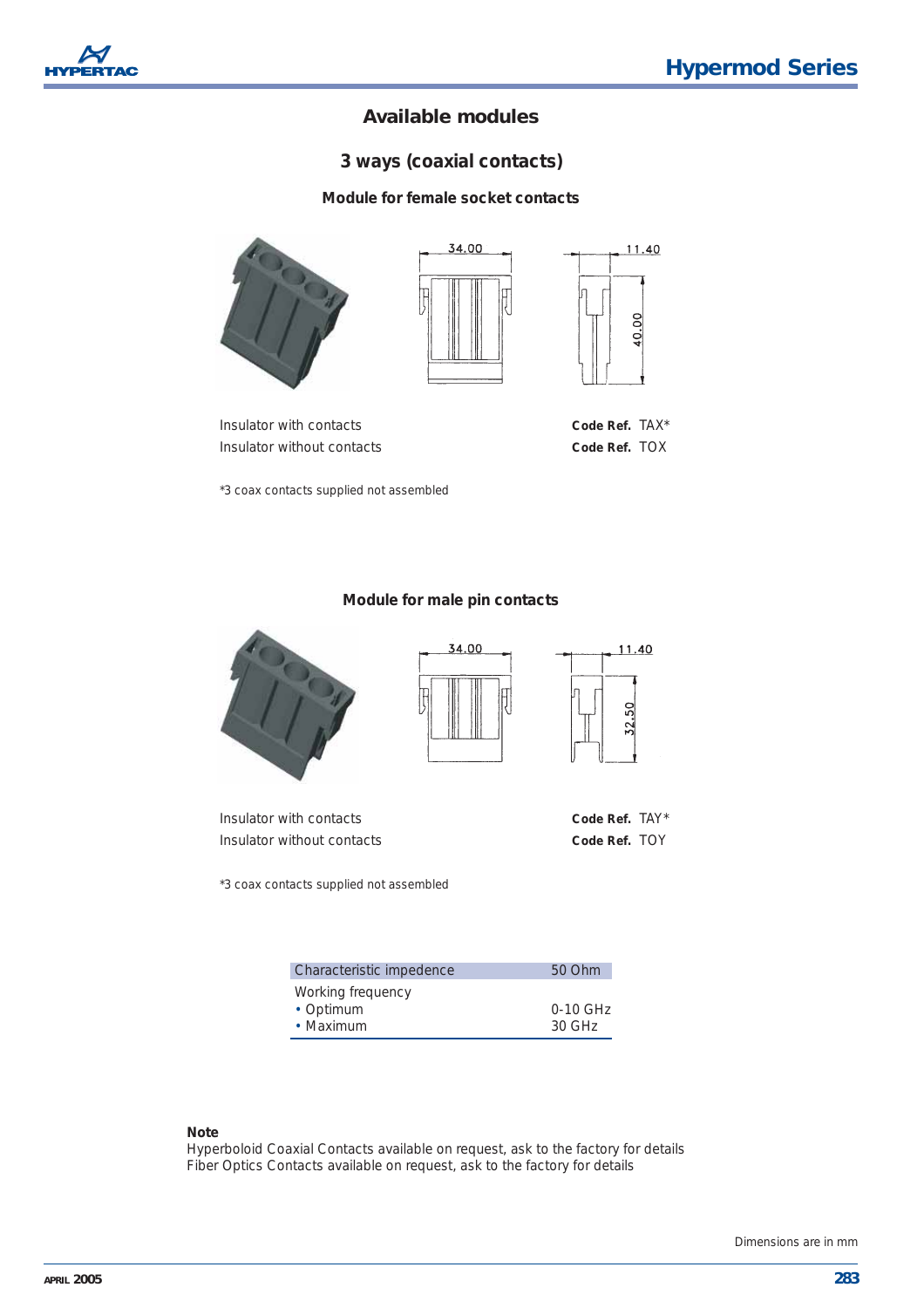*Receptacles*

**Panel housing with single locking system**



| <b>Dimensions</b> | 2 Modules   | 3 Modules   | 5 Modules   | <b>7 Modules</b> | <b>14 Modules</b> |
|-------------------|-------------|-------------|-------------|------------------|-------------------|
| A                 | 4           |             | b           | h                |                   |
| B                 | 70          | 83          | 103         | 130              | 148               |
| C                 | 80          | 93          | 114         | 140              | 165               |
|                   | 27          | 27          | 27          | 27               | 41                |
| E                 | 32          | 32          | 32          | 32               | 70                |
|                   | 43          | 43          | 43          | 43               | 90                |
| G                 | 65          | 67          | 67          | 67               | 157               |
| н                 | 4.5         | 4.5         | 4.5         | 4.5              | 6.3               |
|                   |             |             |             |                  |                   |
| Code Ref.*        | <b>B000</b> | <b>B000</b> | <b>B000</b> | <b>B000</b>      | <b>B000</b>       |

#### **Note**

Special panel housing for harsh environment with single locking system available on request

#### **Panel housing with spring cover and single locking system**





| <b>Dimensions</b> | 2 Modules | 3 Modules | 5 Modules | <b>7 Modules</b> | <b>14 Modules</b> |
|-------------------|-----------|-----------|-----------|------------------|-------------------|
| A                 | 70        | 83        | 103       | 130              | 148               |
| в                 | 80        | 93        | 114       | 140              | 165               |
| С                 |           |           | 4         | 5                |                   |
| D                 | 27        | 27        | 27        | 27               | 41                |
|                   | 32        | 32        | 32        | 32               | 70                |
|                   | 43        | 43        | 43        | 43               | 90                |
| G                 | 90        | 92        | 92        | 67               | 173               |
| н                 | 4.5       | 4.5       | 4.5       | 4.5              | 6.3               |
|                   |           |           |           |                  |                   |
| Code Ref.*        | D000      | D000      | D000      | D000             | D000              |

Dimensions are in mm

\*See ordering information - sections housing & hoods and cable entry - for description of code references For railway applications NF F61-030 requires housing and metallic hoods with metalic levers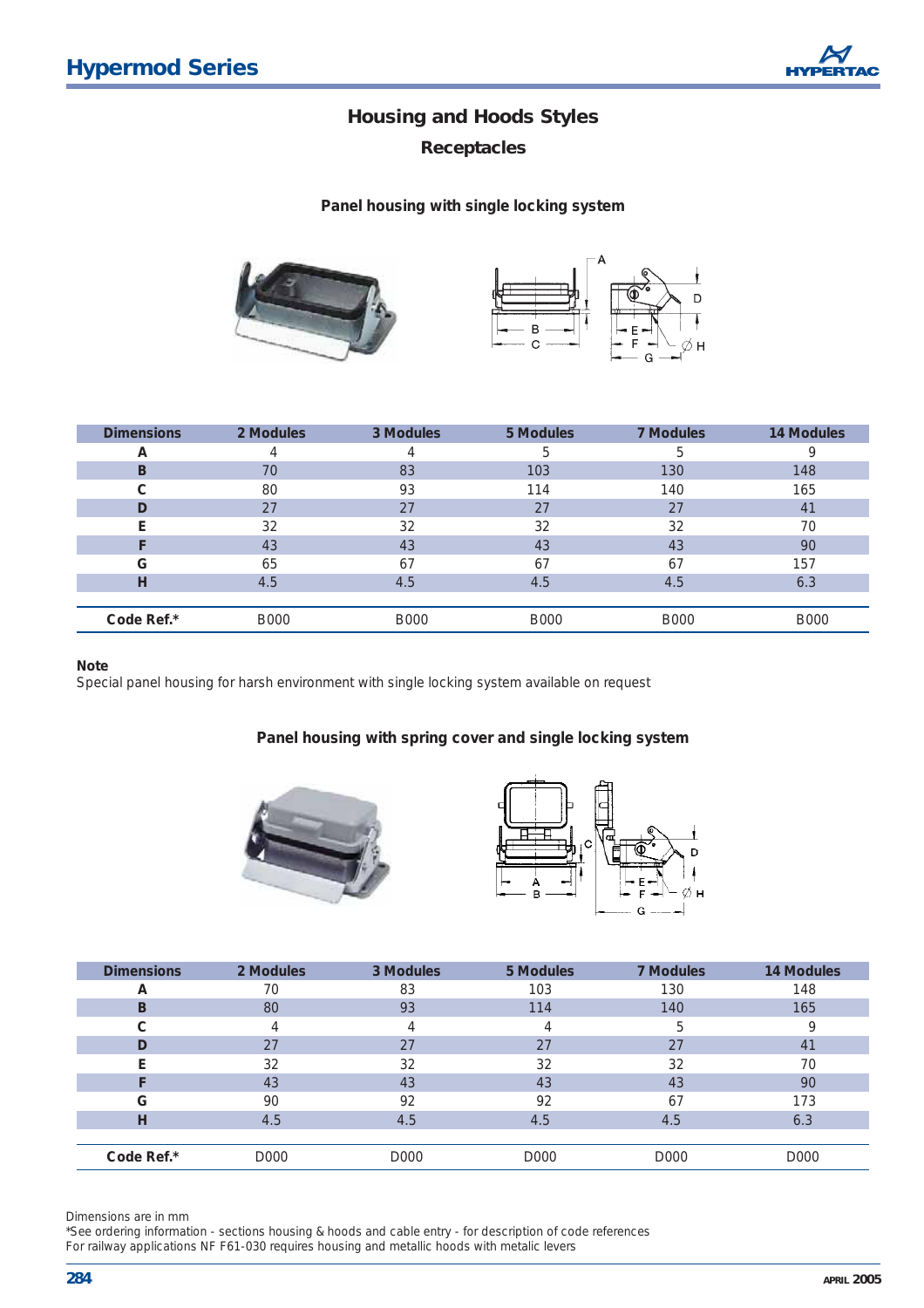

## *Receptacles*

#### **Wall mount housing with single locking system**





| <b>Dimensions</b> | 2 Modules | 2 Modules | 3 Modules | 3 Modules | 5 Modules | 5 Modules | <b>7 Modules</b> | 7 Modules | <b>14 Modules</b> |
|-------------------|-----------|-----------|-----------|-----------|-----------|-----------|------------------|-----------|-------------------|
| А                 | 70        | 70        | 82        | 82        | 105       | 105       | 132              | 132       | 111               |
| B                 | 84        | 84        | 93        | 93        | 117       | 117       | 144              | 144       | 152               |
| C                 | 52        | 74        | 52        | 74        | 68        | 84        | 68               | 84        | 100               |
| D                 | 5         | 5         | 5         | 5         | 5         | 5         | 5                | 5         | 10                |
| E                 | 40        | 45        | 40        | 45        | 45        | 45        | 45               | 45        | 106               |
| F                 | 52        | 57        | 52        | 57        | 57        | 57        | 57               | 57        | 120               |
| G                 | 69        | 73        | 71        | 71        | 74        | 74        | 74               | 74        | 157               |
| H                 | 5.5       | 5.5       | 5.5       | 5.5       | 5.5       | 5.5       | 5.5              | 5.5       | 6.3               |
|                   |           |           |           |           |           |           |                  |           |                   |
| Code Ref.*        | B116      | F121      | B116      | F121      | B121      | F121      | B121             | F121      | B129              |
|                   | B216      | F221      | B216      | F221      | B221      | F221      | B221             | F221      | B229              |
|                   |           | F129      |           | F129      |           | F129      |                  | F129      |                   |
|                   |           | F229      |           | F229      |           | F229      |                  | F229      |                   |

#### **Wall Mount housing with Spring Cover and Single Locking System**





| <b>Dimensions</b> | 2 Modules        | 2 Modules        | 3 Modules        | 3 Modules        | 5 Modules        | 5 Modules        | <b>7 Modules</b> | <b>7 Modules</b> | 14 Modules       |
|-------------------|------------------|------------------|------------------|------------------|------------------|------------------|------------------|------------------|------------------|
| A                 | 70               | 70               | 82               | 82               | 105              | 105              | 132              | 132              | 111              |
| <sub>B</sub>      | 84               | 84               | 93               | 93               | 117              | 117              | 144              | 144              | 153              |
| C                 | 52               | 74               | 52               | 74               | 68               | 84               | 68               | 84               | 100              |
| D                 | 5                | 5                | 5                | 5                | 5                | 5                | 5                | 5 <sup>5</sup>   | 10               |
| E                 | 40               | 45               | 40               | 45               | 45               | 45               | 45               | 45               | 106              |
| F                 | 52               | 57               | 52               | 57               | 57               | 57               | 57               | 57               | 120              |
| G                 | 90               | 90               | 92               | 92               | 92               | 92               | 92               | 92               | 173              |
| н                 | 5.5              | 5.5              | 5.5              | 5.5              | 5.5              | 5.5              | 5.5              | 5.5              | 6.3              |
|                   |                  |                  |                  |                  |                  |                  |                  |                  |                  |
| Code Ref.*        | D <sub>116</sub> | H <sub>121</sub> | D116             | H <sub>121</sub> | D <sub>121</sub> | H <sub>121</sub> | D <sub>121</sub> | H <sub>121</sub> | D <sub>129</sub> |
|                   | D <sub>216</sub> | H <sub>221</sub> | D <sub>216</sub> | H <sub>221</sub> | D <sub>221</sub> | H <sub>221</sub> | D <sub>221</sub> | H <sub>221</sub> | D <sub>229</sub> |
|                   |                  | H <sub>129</sub> |                  | H <sub>129</sub> |                  | H <sub>129</sub> |                  | H129             |                  |
|                   |                  | H <sub>229</sub> |                  | H <sub>229</sub> |                  | H <sub>229</sub> |                  | H229             |                  |

Dimensions are in mm

\*See ordering information - sections housing & hoods and cable entry - for description of code references For railway applications NF F61-030 requires housing and hoods with metallic levers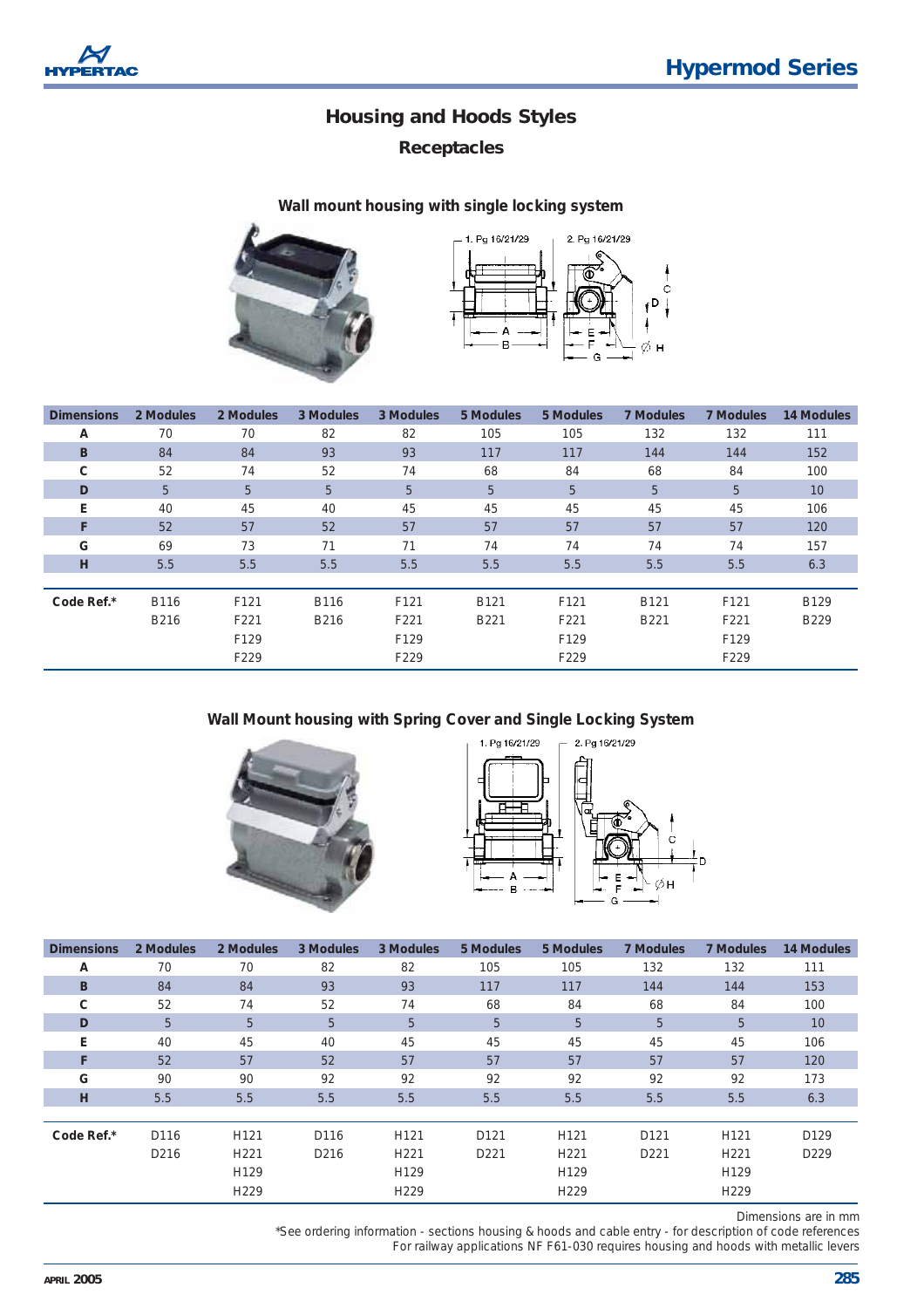*Receptacles*

**Panel housing with spring cover for double locking system**





| <b>Dimensions</b> | 3 Modules | 5 Modules | <b>7 Modules</b> |
|-------------------|-----------|-----------|------------------|
| А                 | 83        | 103       | 130              |
| в                 | 93        | 114       | 140              |
| C                 | 4         | 5         | 5                |
| D                 | 27        | 27        | 27               |
| Е                 | 32        | 32        | 32               |
| F                 | 43        | 43        | 43               |
| G                 | 68.5      | 68.5      | 68.5             |
| н                 | 4.5       | 4.5       | 4.5              |
|                   |           |           |                  |
| Code Ref.*        | C000      | C000      | C000             |

**Wall mount housing with spring cover for double locking system**





| <b>Dimensions</b> | 3 Modules        | 3 Modules | 5 Modules        | 5 Modules | <b>7 Modules</b> | <b>7 Modules</b> |
|-------------------|------------------|-----------|------------------|-----------|------------------|------------------|
| A                 | 82               | 82        | 105              | 105       | 132              | 132              |
| B                 | 93               | 93        | 117              | 117       | 144              | 144              |
| С                 | 52               | 74        | 68               | 84        | 68               | 84               |
| D                 | 5                | 5         | 5                | 5         | 5                | 5                |
| E                 | 40               | 45        | 45               | 45        | 45               | 45               |
| F                 | 52               | 57        | 57               | 57        | 57               | 57               |
| G                 | 73               | 75.5      | 75.5             | 75.5      | 75.5             | 75               |
| н                 | 5.5              | 5.5       | 5.5              | 5.5       | 5.5              | 5.5              |
|                   |                  |           |                  |           |                  |                  |
| Code Ref.*        | C116             | G121      | C <sub>121</sub> | G121      | C <sub>121</sub> | G121             |
|                   | C <sub>216</sub> | G221      | C <sub>221</sub> | G221      | C <sub>221</sub> | G221             |
|                   |                  | G129      |                  | G129      |                  | G129             |
|                   |                  | G229      |                  | G229      |                  | G229             |

Dimensions are in mm

\*See ordering information - sections housing & hoods and cable entry - for description of code references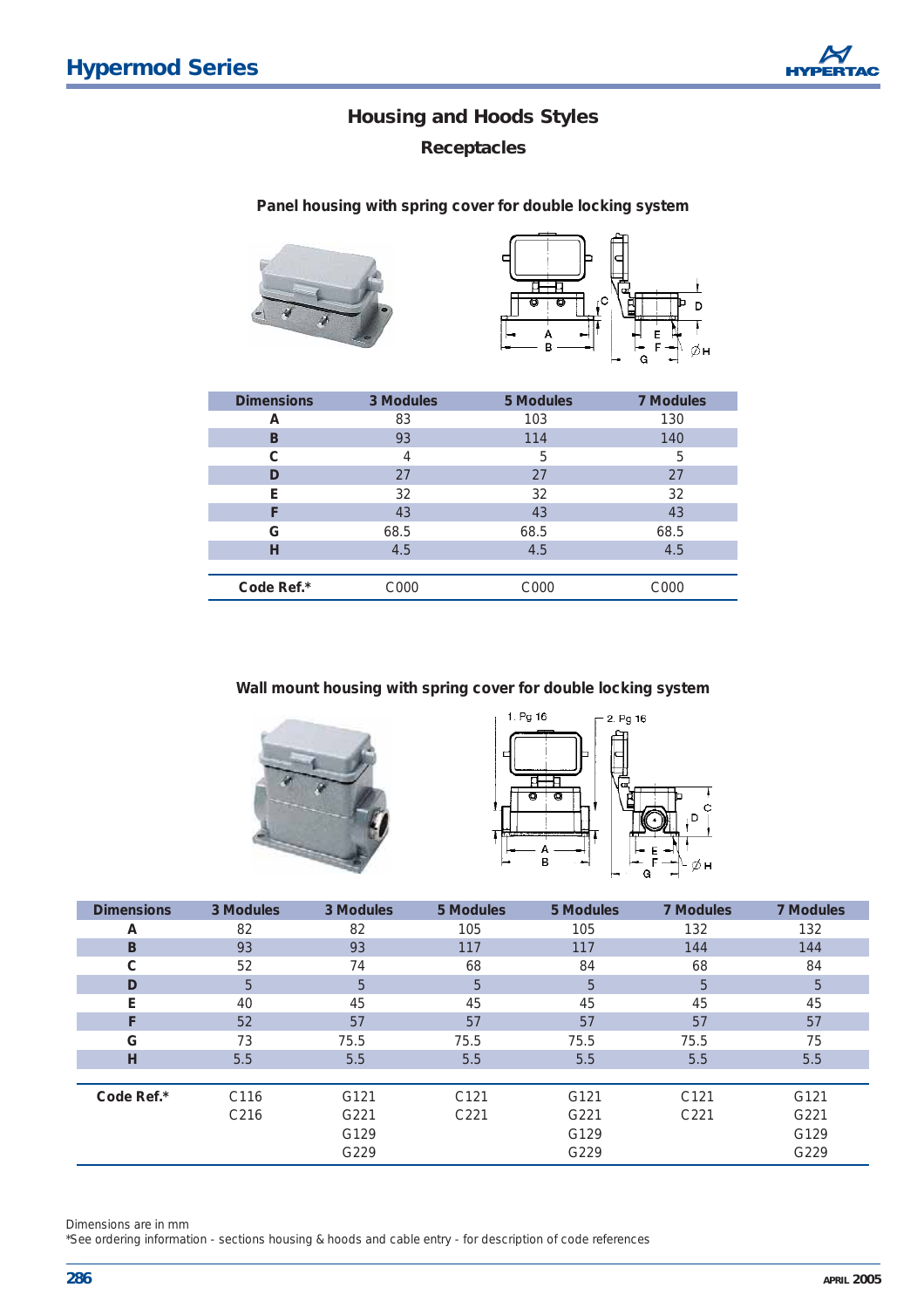E

øι

## **Housing and Hoods Styles**

## *Receptacles*

#### **Panel housing with double locking system**



| <b>Dimensions</b> | 3 Modules | 5 Modules | <b>7 Modules</b> |
|-------------------|-----------|-----------|------------------|
| А                 | 4         | 5         | 5                |
| B                 | 83        | 103       | 130              |
| C                 | 93        | 114       | 140              |
| D                 | 110       | 131       | 157              |
| Е                 | 27        | 27        | 27               |
| F                 | 32        | 32        | 32               |
| G                 | 43        | 43        | 43               |
| н                 | 58        | 58        | 58               |
|                   | 4.5       | 4.5       | 4.5              |
|                   |           |           |                  |
| Code Ref.*        | A000      | A000      | A000             |

**Panel housing with double locking system and metallic levers** *(NF F61-030 approved)*





| <b>Dimensions</b> | 3 Modules | 5 Modules | 7 Modules | <b>10 Modules</b> |
|-------------------|-----------|-----------|-----------|-------------------|
| A                 | 4         | 5         | 5         | 5                 |
| B                 | 83        | 103       | 130       | 110               |
| С                 | 93        | 114       | 140       | 124               |
| D                 | 115       | 138       | 164       | 134               |
| Е                 | 27        | 27        | 27        | 30                |
| F                 | 32        | 32        | 32        | 65                |
| G                 | 43        | 43        | 43        | 79                |
| н                 | 57        | 57        | 57        | 92                |
|                   | 4.5       | 4.5       | 4.5       | 5.5               |
| Code Ref.*        | A000      | A000      | A000      | A000              |

Dimensions are in mm \*See ordering information - sections housing & hoods and cable entry - for description of code references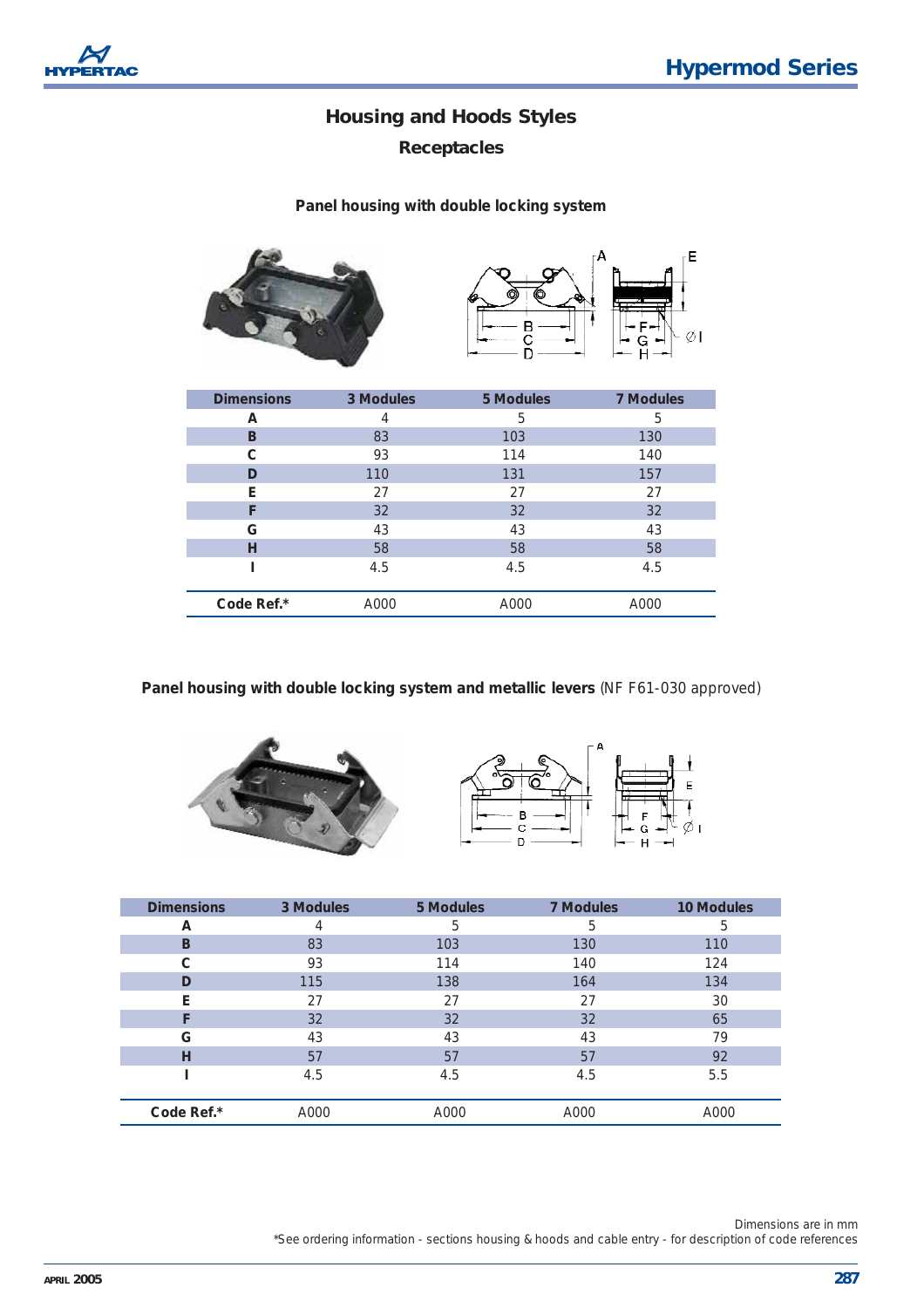

## *Receptacles*

#### **Wall mount housing with double locking system**







| <b>Dimensions</b> | 3 Modules | 3 Modules | 5 Modules | 5 Modules | 7 Modules | <b>7 Modules</b> | <b>10 Modules</b> |
|-------------------|-----------|-----------|-----------|-----------|-----------|------------------|-------------------|
| A                 | 82        | 82        | 105       | 105       | 132       | 132              | 112               |
| B                 | 93        | 93        | 117       | 117       | 144       | 144              | 124               |
| C                 | 110       | 110       | 131       | 131       | 157       | 157              | 134               |
| D                 | 52        | 74        | 68        | 84        | 68        | 84               | 72                |
| E                 | 5         | 5         | 5         | 5         | 5         | 5                | 5                 |
| F                 | 40        | 45        | 45        | 45        | 45        | 45               | 67                |
| G                 | 52        | 57        | 57        | 57        | 57        | 57               | 81.5              |
| н                 | 58        | 58        | 58        | 58        | 58        | 58               | 92                |
|                   | 5.5       | 5.5       | 5.5       | 5.5       | 5.5       | 5.5              | 5.5               |
|                   |           |           |           |           |           |                  |                   |
| Code Ref.*        | A116      | E121      | A121      | E121      | A121      | E121             | A129              |
|                   | A216      | E221      | A221      | E221      | A221      | E221             | A229              |
|                   |           | E129      |           | E129      |           | E129             |                   |
|                   |           | E229      |           | E229      |           | E229             |                   |

Dimensions are in mm

\*See ordering information - sections housing & hoods and cable entry - for description of code references For railway applications NF F61-030 requires housing and hoods with metallic levers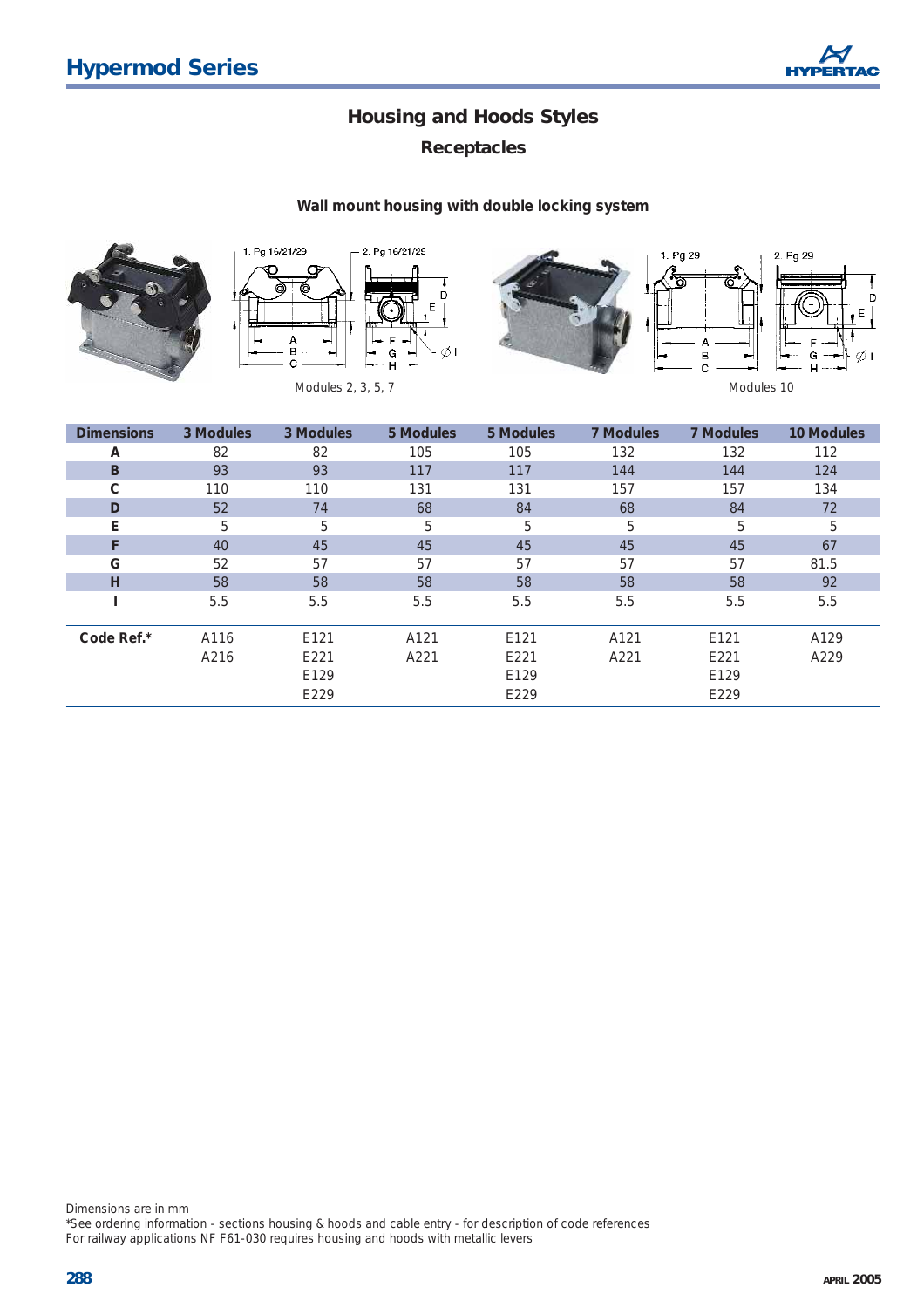

*Plugs*

#### **Hood for single locking system side cable entry**





| <b>Dimensions</b> |      | 2 Modules 2 Modules | 3 Modules | 3 Modules | 5 Modules        | 5 Modules | 5 Modules | <b>7 Modules</b> |      | 7 Modules 14 Modules |
|-------------------|------|---------------------|-----------|-----------|------------------|-----------|-----------|------------------|------|----------------------|
| А                 | 60   | 60                  | 73        | 73        | 94               | 94        | 94        | 120              | 120  | 131.5                |
| B                 | 43   | 72                  | 52        | 72        | 60               | 65        | 76        | 60               | 76   | 96                   |
| C.                | 43   | 43                  | 43        | 43        | 43               | 43        | 43        | 43               | 43   | 89                   |
|                   |      |                     |           |           |                  |           |           |                  |      |                      |
| Code Ref.*        | S113 | U121                | S116      | U121      | S <sub>121</sub> | T121      | U121      | S <sub>121</sub> | U121 | U129                 |
|                   |      | U129                |           | U129      |                  |           | U129      | S129             | U129 | U <sub>136</sub>     |

#### **Hood for single locking system top cable entry**





| Dimensions 2 Modules |      | 2 Modules | 3 Modules 3 Modules |      | 5 Modules        | 5 Modules | 5 Modules | 7 Modules        | 7 Modules | 14 Modules |
|----------------------|------|-----------|---------------------|------|------------------|-----------|-----------|------------------|-----------|------------|
| A                    | 60   | 60        | 73                  | 73   | 94               | 94        | 94        | 120              | 120       | 131,5      |
| B                    | 40   | 72        | 45                  | 72   | 45               | 65        | 76        | 56               | 76        | 96         |
| C                    | 43   | 43        | 43                  | 43   | 43               | 43        | 43        | 43               | 43        | 89         |
|                      |      |           |                     |      |                  |           |           |                  |           |            |
| Code Ref.*           | V113 | X121      | V116                | X121 | V <sub>121</sub> | W121      | X121      | V <sub>121</sub> | X121      | X129       |
|                      |      | X129      |                     | X129 |                  |           | X129      |                  | X129      | X136       |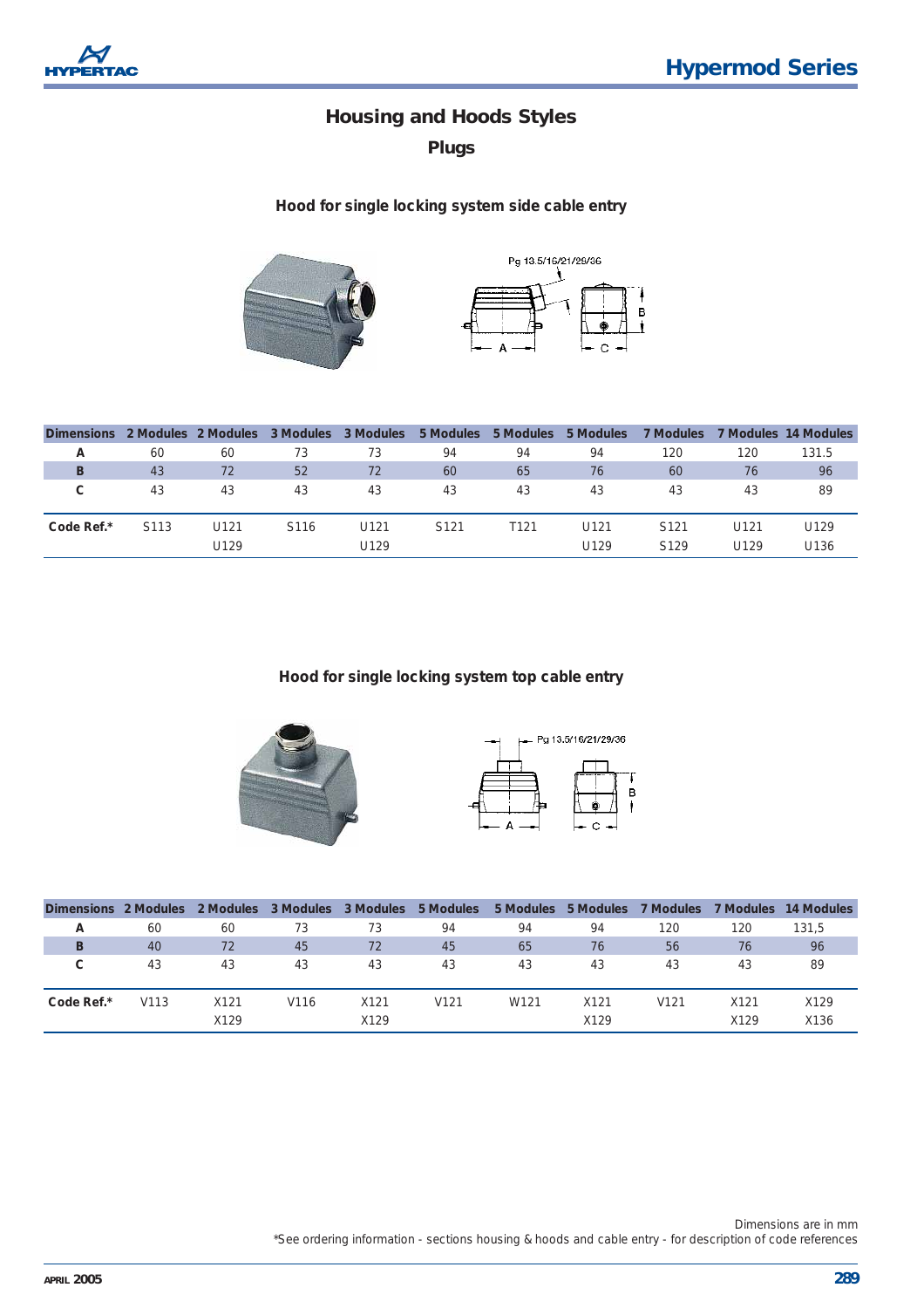

*Plugs*

#### **Hood for double locking system side cable entry**



| <b>Dimensions</b> | 3 Modules | 3 Modules        | 5 Modules        | 5 Modules | 5 Modules | <b>7 Modules</b> | <b>7 Modules</b> | <b>10 Modules</b> |
|-------------------|-----------|------------------|------------------|-----------|-----------|------------------|------------------|-------------------|
| A                 | 73        | 73               | 94               | 94        | 94        | 120              | 120              | 94                |
| B                 | 52        | 72               | 60               | 65        | 76        | 60               | 76               | 80                |
| C                 | 43        | 43               | 43               | 43        | 43        | 43               | 43               | 79                |
|                   |           |                  |                  |           |           |                  |                  |                   |
| Code Ref.*        | K116      | M <sub>121</sub> | K <sub>121</sub> | $L$ 121   | M121      | K <sub>121</sub> | M <sub>121</sub> | M121              |
|                   |           | M129             |                  |           | M129      | K129             | M129             | M129              |

#### **Hood for double locking system top cable entry**





| <b>Dimensions</b> | 3 Modules | 3 Modules        | 5 Modules        | 5 Modules        | 5 Modules        | <b>7 Modules</b> | <b>7 Modules</b> | 10 Modules       |
|-------------------|-----------|------------------|------------------|------------------|------------------|------------------|------------------|------------------|
| A                 | 73        | 73               | 94               | 94               | 94               | 120              | 120              | 94               |
| B                 | 45        | 72               | 45               | 65               | 76               | 56               | 76               | 80               |
| С                 | 43        | 43               | 43               | 43               | 43               | 43               | 43               | 79               |
|                   |           |                  |                  |                  |                  |                  |                  |                  |
| Code Ref.*        | N116      | R <sub>121</sub> | N <sub>121</sub> | P <sub>121</sub> | R <sub>121</sub> | N <sub>121</sub> | R <sub>121</sub> | R <sub>121</sub> |
|                   |           | R <sub>129</sub> |                  |                  | R <sub>129</sub> |                  | R <sub>129</sub> | R <sub>129</sub> |
|                   |           |                  |                  |                  |                  |                  |                  | R136             |

Dimensions are in mm

\*See ordering information - sections housing & hoods and cable entry - for description of code references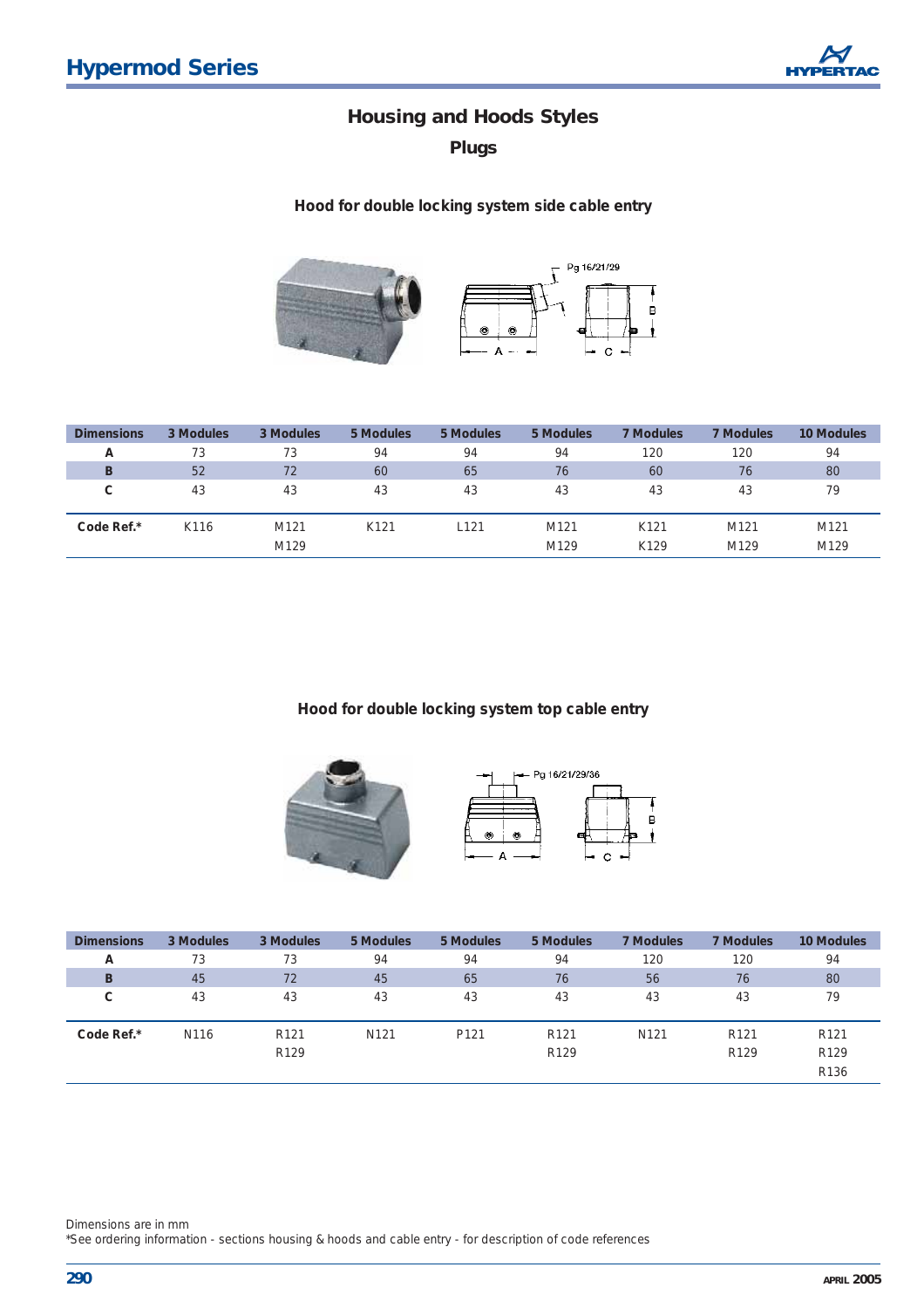

*Plugs*

#### **Hood with double locking system side cable entry**





| <b>Dimensions</b> | 3 Modules | 3 Modules    | 5 Modules | 5 Modules    | <b>7 Modules</b> |
|-------------------|-----------|--------------|-----------|--------------|------------------|
| A                 | 48        | 72           | 65        | 76           | 76               |
| B                 | 73        | 73           | 94        | 94           | 120              |
| C                 | 110       | 110          | 131       | 131          | 157              |
| D                 | 43        | 43           | 43        | 43           | 43               |
|                   | 58        | 58           | 58        | 58           | 58               |
| Code Ref.*        | 1116      | J121<br>J129 | 1121      | J121<br>J129 | J121<br>J129     |

#### **Hood with double locking system top cable entry**





| <b>Dimensions</b> | 3 Modules        | 3 Modules    | 5 Modules        | 5 Modules    | <b>7 Modules</b> |
|-------------------|------------------|--------------|------------------|--------------|------------------|
| A                 | 48               | 72           | 65               | 76           | 76               |
| B                 | 73               | 73           | 94               | 94           | 120              |
| С                 | 110              | 110          | 131              | 131          | 157              |
| D                 | 43               | 43           | 43               | 43           | 43               |
|                   | 58               | 58           | 58               | 58           | 58               |
| Code Ref.*        | O <sub>116</sub> | Q121<br>Q129 | O <sub>116</sub> | Q121<br>Q129 | Q121<br>Q129     |

Dimensions are in mm \*See ordering information - sections housing & hoods and cable entry - for description of code references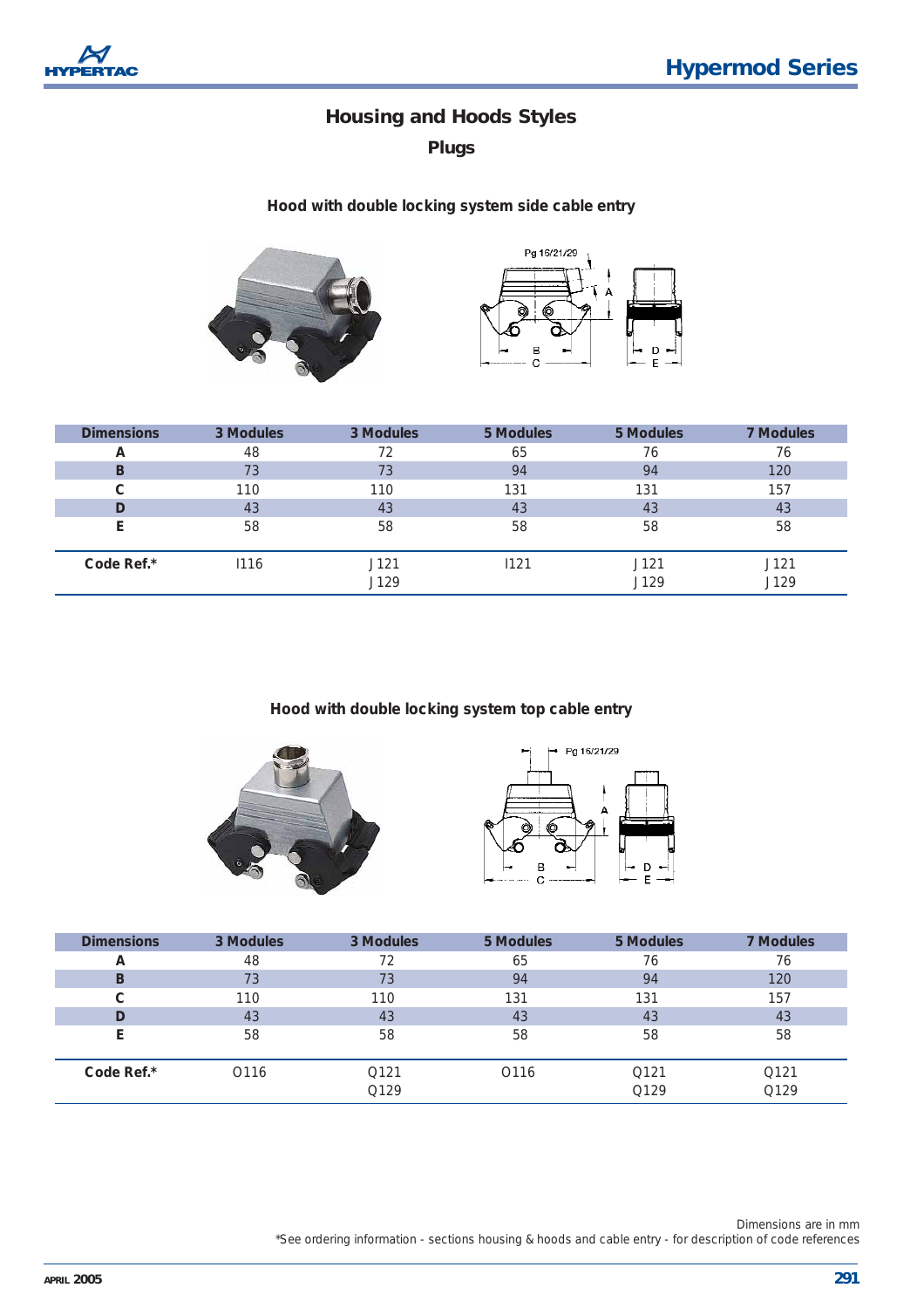*Extensions*

**Coupler hood with single locking system** 



| <b>Dimensions</b> | 2 Modules | 2 Modules        | 3 Modules | 3 Modules        | 5 Modules        | 5 Modules        | 7 modules        |
|-------------------|-----------|------------------|-----------|------------------|------------------|------------------|------------------|
| A                 | 60        | 60               | 73        | 73               | 94               | 94               | 120              |
| B                 | 65        | 65               | 67        | 67               | 67               | 67               | 67               |
| C                 | 43        | 43               | 43        | 43               | 43               | 43               | 43               |
| D                 | 51.5      | 73               | 51.5      | 73               | 69               | 80               | 80               |
|                   |           |                  |           |                  |                  |                  |                  |
| Code Ref.*        | Z113      | Z <sub>121</sub> | Z116      | Z <sub>121</sub> | Z <sub>121</sub> | Z <sub>129</sub> | Z <sub>121</sub> |
|                   |           | Z129             |           | Z129             |                  |                  | Z129             |

#### **Coupler hood with double locking system**





Modules 3, 5, 7 Modules 10





| <b>Dimensions</b> | 3 Modules | 3 Modules | 5 Modules | <b>7 Modules</b> | <b>10 Modules</b> |
|-------------------|-----------|-----------|-----------|------------------|-------------------|
| А                 | 110       | 110       | 131       | 157              | 134               |
| в                 | 73        | 73        | 94        | 120              | 94                |
| С                 | 58        | 58        | 58        | 58               | 92                |
| D                 | 43        | 43        | 43        | 43               | 79                |
|                   | 51.5      | 73        | 80        | 80               | 82                |
|                   |           |           |           |                  |                   |
| Code Ref.*        | Y116      | Y121      | Y121      | Y121             | Y121              |
|                   |           | Y129      | Y129      | Y129             | Y129              |

Dimensions are in mm

\*See ordering information - sections housing & hoods and cable entry - for description of code references For railway applications NF F61-030 requires housing and hoods with metallic levers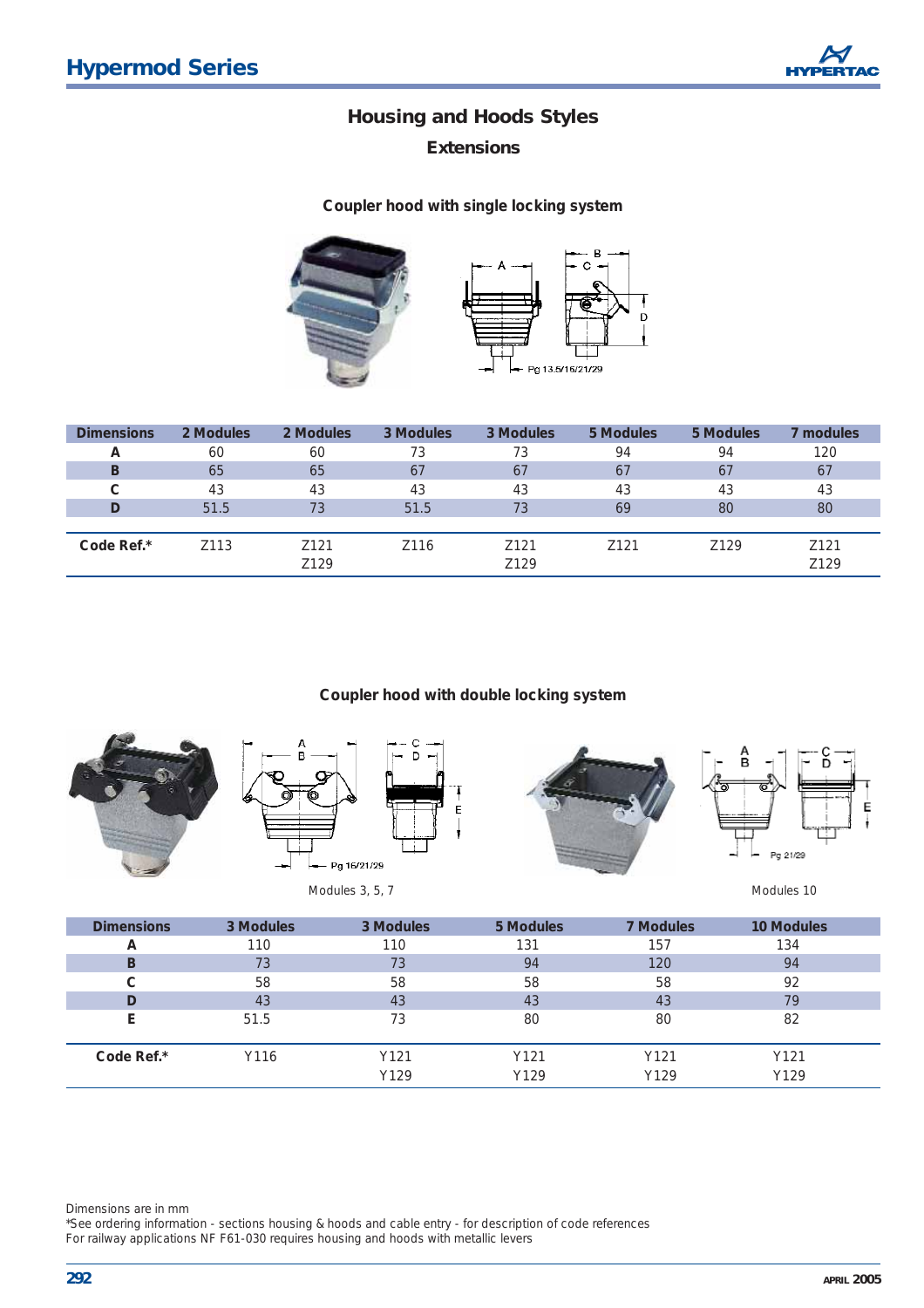*Floating Rack and Panel Application* 



| <b>Dimensions</b> | 2 Modules                     | 3 Modules | 5 Modules | <b>7 Modules</b> |  |  |
|-------------------|-------------------------------|-----------|-----------|------------------|--|--|
| А                 | 69                            | 82        | 102,5     | 146              |  |  |
| В                 | 38                            | 38        | 38        | 38               |  |  |
|                   | 86                            | 99        | 119,5     | 129              |  |  |
|                   | 55                            | 55        | 55        | 55               |  |  |
|                   |                               |           |           |                  |  |  |
| Code Ref.*        | See order information section |           |           |                  |  |  |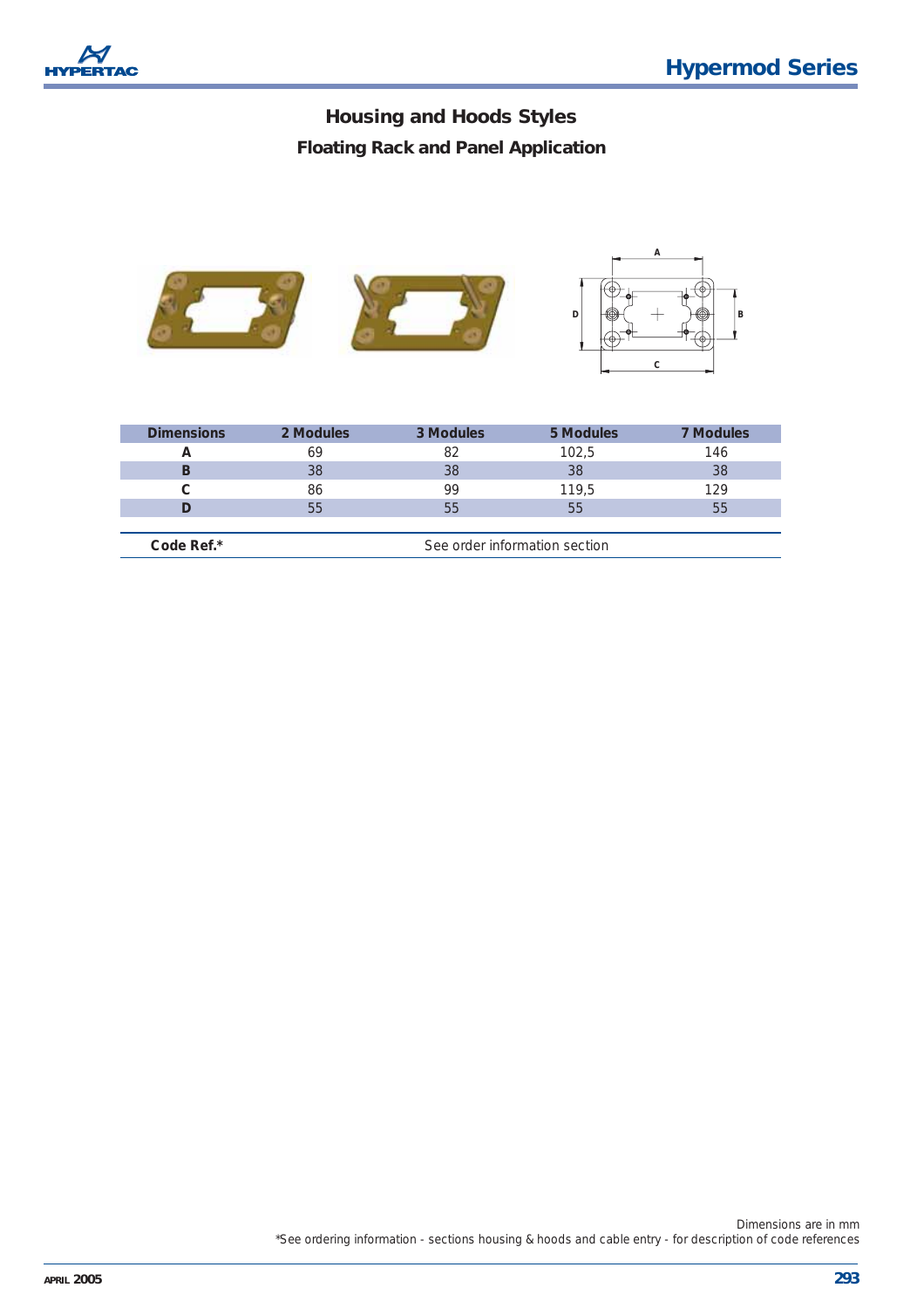## **Cross reference table**

*Hood single locking system side/top cable entry*

| Plug<br>Receptacle<br><b>Extension</b>                                                                                                  | 2 modules<br>S113<br>U121 U129<br>V113<br>X121 X129 | 3 modules<br>S116<br>U121 U129<br>V116<br>X121 X129 | 5 modules<br>S121 T121<br>U121 U129<br>V121 W121<br>X121 X129 | 7 modules<br>S121 S121<br>S129<br>U121 U129<br>V121<br>X121 X129 | 14 modules<br>U129 U136<br>X129 X136 |
|-----------------------------------------------------------------------------------------------------------------------------------------|-----------------------------------------------------|-----------------------------------------------------|---------------------------------------------------------------|------------------------------------------------------------------|--------------------------------------|
| <b>Housing</b><br>2, 3, 5, 7, 14 modules<br><b>B000</b>                                                                                 |                                                     |                                                     |                                                               |                                                                  |                                      |
| 2, 3, 5, 7, 14 modules<br>D000                                                                                                          |                                                     |                                                     |                                                               |                                                                  |                                      |
| 2, 3 modules<br>B116 B216<br>F121 F221 F129 F229<br>5 modules, 7 modules<br>B121 B221<br>F121 F221 F129 F229<br>14 modules<br>B129 B229 |                                                     |                                                     |                                                               |                                                                  |                                      |
| 2, 3 modules<br>D116 D216<br>H121 H221 H129 H229<br>5, 7 modules<br>D121 D221<br>H121 H221 H129 H229<br>14 modules<br>D129 D229         |                                                     |                                                     |                                                               |                                                                  |                                      |
| <b>Coupler Hood</b><br>2 modules<br>Z113<br>Z121 Z129<br>3 modules<br>Z116<br>Z121 Z129<br>5, 7 modules<br>Z121 Z129                    |                                                     |                                                     |                                                               |                                                                  |                                      |

Dimensions are in mm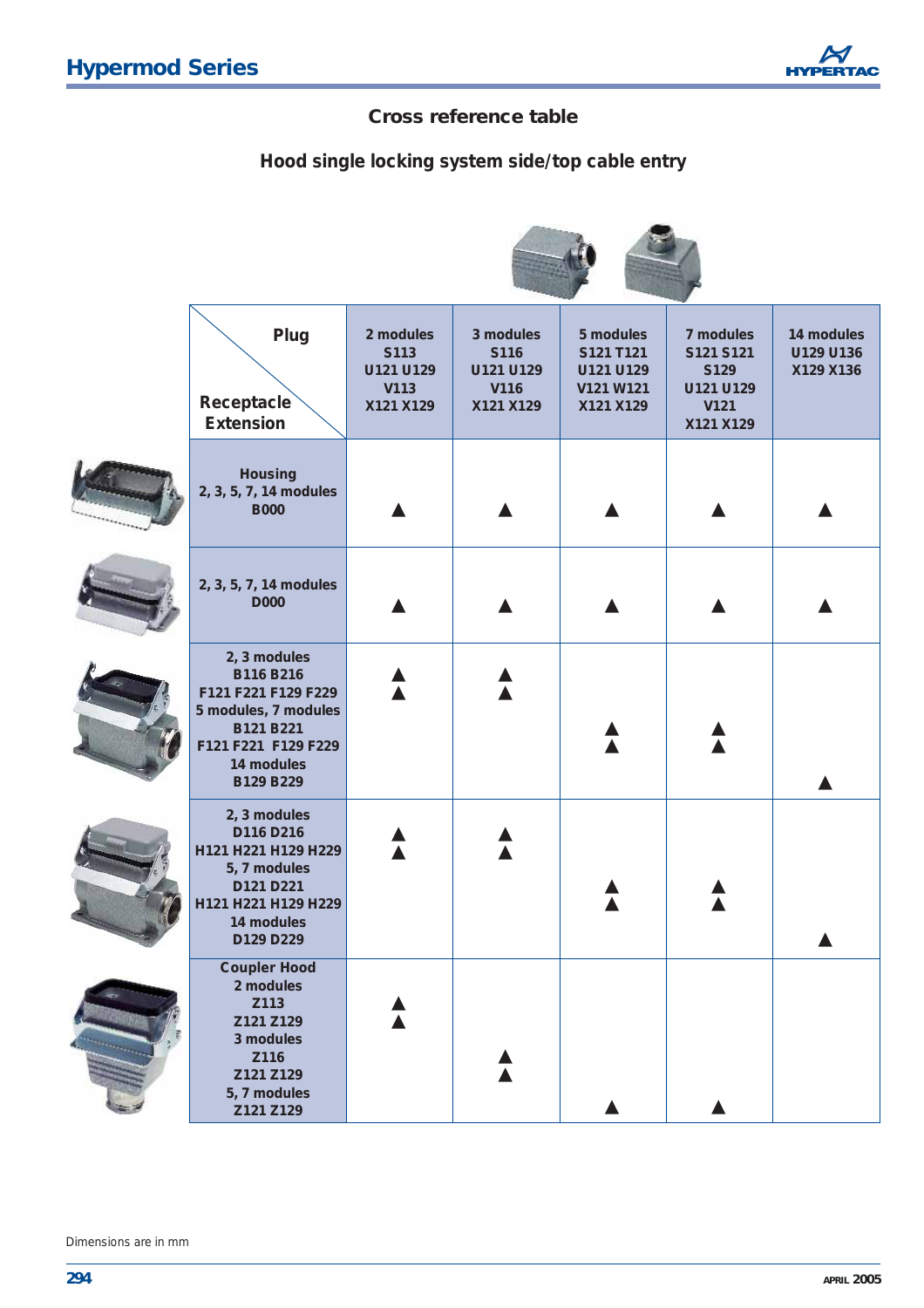

×

## **Cross reference table**

## *Hood double locking system side/top cable entry*

| Plug<br>Receptacle<br><b>Extension</b>                                                            | 3 modules<br>K116<br>M121 M129<br>N116<br>R121 R129 | 5 modules<br>K121 L121<br>M121 M129<br>N121 P121<br>R121 R129 | 7 modules<br>K121 K129<br>M121 M129<br>N121 R121<br>R129 | 10 modules<br>M121 M129<br>R121 R129<br>R136 |
|---------------------------------------------------------------------------------------------------|-----------------------------------------------------|---------------------------------------------------------------|----------------------------------------------------------|----------------------------------------------|
| 3, 5, 7 modules<br>A000                                                                           |                                                     |                                                               |                                                          |                                              |
| <b>Railway Application</b><br>3, 5, 7, 10 modules<br>A000                                         |                                                     |                                                               |                                                          |                                              |
| 3 modules<br>A116 A216<br>E121 E221 E129 E229<br>5, 7 modules<br>A121 A221<br>E121 E221 E129 E229 |                                                     |                                                               |                                                          |                                              |
| 10 modules<br>A129 A229                                                                           |                                                     |                                                               |                                                          |                                              |
| 3 modules<br>Y116 Y121 Y129<br>5, 7 modules<br>Y121 Y129                                          |                                                     |                                                               |                                                          |                                              |
| 10 modules<br>Y121 Y229                                                                           |                                                     |                                                               |                                                          |                                              |

Dimensions are in mm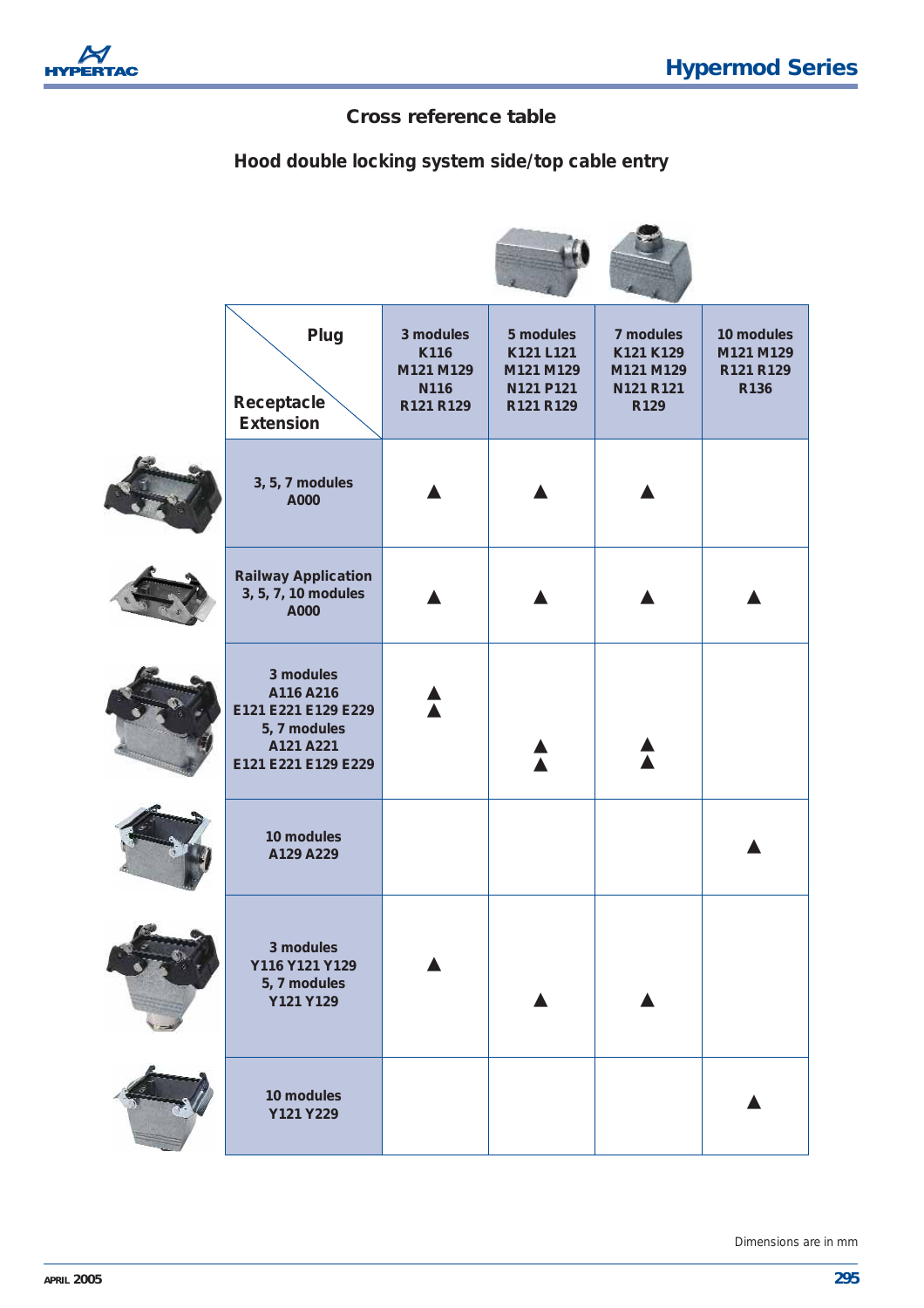## **Cross reference table**

*Hood double locking system side/top cable entry*

| Plug<br>Receptacle                                                                                | 3 modules<br><b>I116</b><br>J121 J129<br>O116 Q121<br>Q129 | 5 modules<br>1121<br>J121 J129<br>0121 0121<br>Q129 | 7 modules<br>J121 J129<br>Q121 Q129 |
|---------------------------------------------------------------------------------------------------|------------------------------------------------------------|-----------------------------------------------------|-------------------------------------|
| 3, 5, 7 modules<br><b>C000</b>                                                                    |                                                            |                                                     |                                     |
| 3 modules<br>C116 C216<br>G121 G221 G129 G229<br>5, 7 modules<br>C121 C221<br>G121 G221 G129 G229 |                                                            |                                                     |                                     |

# **Hypermod Tools**

|                                                 | Extraction<br>Tool                     | Crimping<br><b>Basic Tool</b>                        | Crimping<br><b>Positioner</b>         | <b>Removal Tool</b><br>for Modules |
|-------------------------------------------------|----------------------------------------|------------------------------------------------------|---------------------------------------|------------------------------------|
| <b>Module Type</b>                              |                                        | <b>Order Reference</b>                               |                                       |                                    |
| 20 ways module                                  | 20264                                  | AFM8 (Code Daniels)                                  | M0572                                 | 20367                              |
| 10 ways module                                  | 20265                                  | AF8 (Code Daniels)                                   | M0573                                 | 20367                              |
| 10 ways higher creepage<br>and clearance module | 20653(sockets)<br>SD 0150000008 (pins) | Astro Tools TGV101<br>AF8 (M22520/1-01) Code Daniels | Daniels M22520/1-05<br>15938 Hypertac | 20367                              |
| 5 ways module                                   | 20266 (sockets)<br>20421 (pins)        | M310                                                 | M0574                                 | 20367                              |
| 3 ways module                                   | 20267 (sockets)<br>20266 (pins)        | 20490 (crimping pneumatic tool)                      | M0601 (sockets)<br>$M0575$ (pins)     | 20367<br>20367                     |
| 3 ways coax module                              | M0578                                  | M0576 (for inner/outer conductor)                    | M0577 (for inner/outer conductor)     | 20367                              |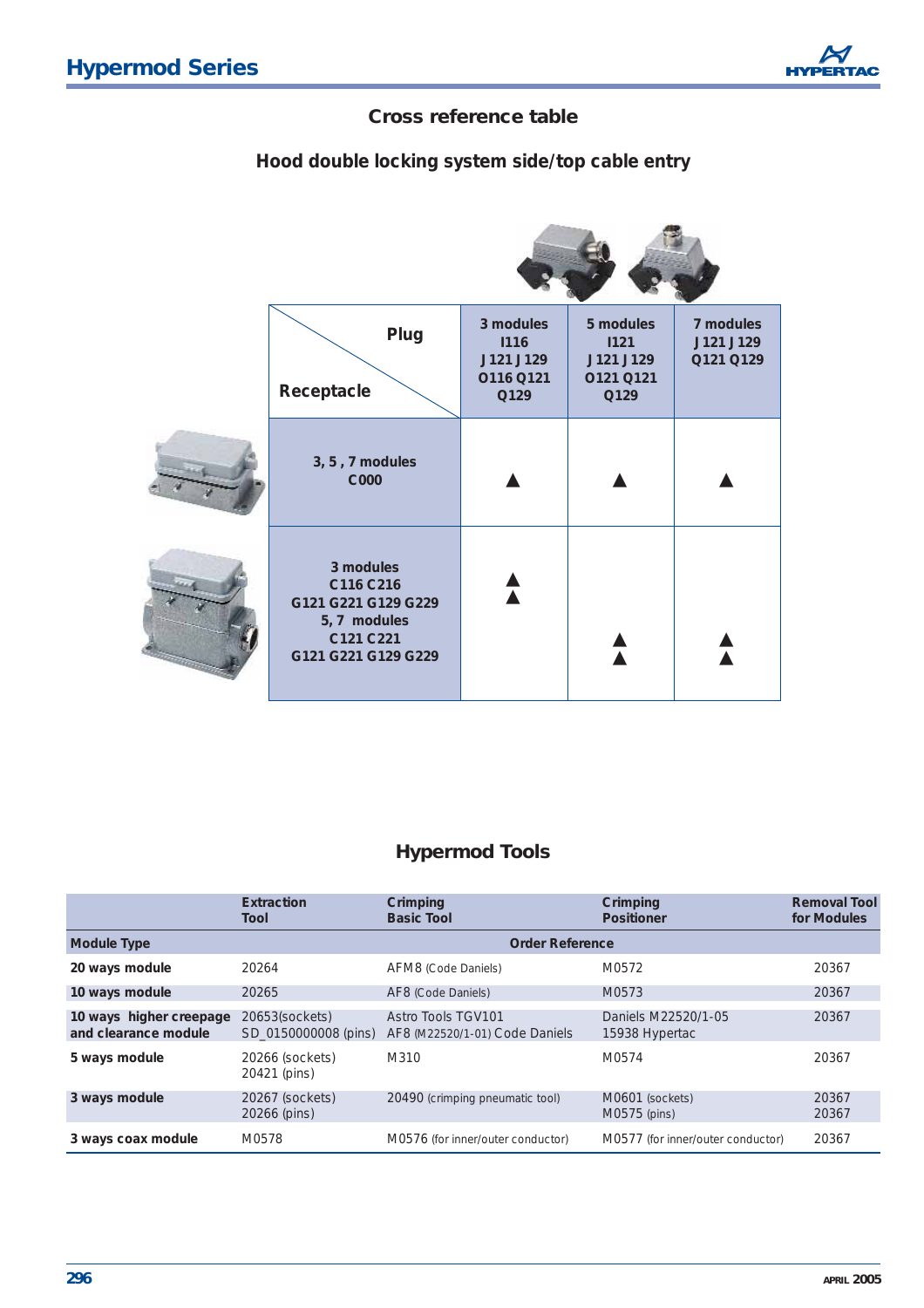

# **Ordering information** *For railways applications (NF F61-030 approved)*

| <b>SERIES</b>                                                                                                                                        |            |                                                                                                                                    | HM  EM | 07    | N | 009 | COO | $\overline{0}$ | 000 | $\overline{0}$ | Τ |
|------------------------------------------------------------------------------------------------------------------------------------------------------|------------|------------------------------------------------------------------------------------------------------------------------------------|--------|-------|---|-----|-----|----------------|-----|----------------|---|
| <b>CONNECTOR TYPE</b>                                                                                                                                |            |                                                                                                                                    |        |       |   |     |     |                |     |                |   |
| Male receptacle<br><b>RF</b><br>Female extension<br>EM<br>EF<br>Female receptacle<br>PM<br>Male plug<br>PF<br>Female plug<br>RM<br>Male extension    |            |                                                                                                                                    |        |       |   |     |     |                |     |                |   |
| <b>NUMBER OF MODULES</b>                                                                                                                             |            |                                                                                                                                    |        |       |   |     |     |                |     |                |   |
| 05<br>02<br>03<br>07<br>$10$  <br>14                                                                                                                 |            |                                                                                                                                    |        |       |   |     |     |                |     |                |   |
| <b>SHIELDING DEGREE</b>                                                                                                                              |            |                                                                                                                                    |        |       |   |     |     |                |     |                |   |
| Unshielded<br>N                                                                                                                                      |            |                                                                                                                                    |        |       |   |     |     |                |     |                |   |
| Unshielded (special paint option for harsh environment)<br>R                                                                                         |            |                                                                                                                                    |        |       |   |     |     |                |     |                |   |
| <b>ELEMENT PROGRESSION</b>                                                                                                                           |            |                                                                                                                                    |        |       |   |     |     |                |     |                |   |
| 001<br>VOF 20 ways female module without contact                                                                                                     | 002        | VOM 20 ways male module without contact                                                                                            |        |       |   |     |     |                |     |                |   |
| 003<br>VAF 20 ways female module with contact 0.08 to 0.20mm <sup>2</sup>                                                                            | 005        | VAM 20 ways male module with contact 0.08 to 0.20mm <sup>2</sup>                                                                   |        |       |   |     |     |                |     |                |   |
| 004<br>VEF 20 ways female module with contact 0.20 to 0.62mm <sup>2</sup>                                                                            | 006        | VEM 20 ways male module with contact 0.20 to 0.62mm <sup>2</sup>                                                                   |        |       |   |     |     |                |     |                |   |
| 007<br>BOF 10 ways female module without contact                                                                                                     | 008        | BOM 10 ways male module without contact                                                                                            |        |       |   |     |     |                |     |                |   |
| 010<br>BEF 10 ways female module with contact 0.22 to 1.91mm <sup>2</sup>                                                                            | 009        | BEM 10 ways male module with contact 0.22 to 1.91mm <sup>2</sup>                                                                   |        |       |   |     |     |                |     |                |   |
| 011<br>COF 5 ways female module without contact                                                                                                      | 012        | COM 5 ways male module without contact                                                                                             |        |       |   |     |     |                |     |                |   |
| 013<br>CAF 5 ways female module with contact 0.50 to 1.22mm <sup>2</sup>                                                                             | 016<br>017 | CAM 5 ways male module with contact 0.50 to 1.22mm <sup>2</sup>                                                                    |        |       |   |     |     |                |     |                |   |
| 014<br>CEF 5 ways female module with contact 1.22 to 2.10mm <sup>2</sup><br>015<br>CIF 5 ways female module with contact 2.10 to 5.40mm <sup>2</sup> | 018        | CEM 5 ways male module with contact 1.22 to 2.10mm <sup>2</sup><br>CIM 5 ways male module with contact 2.10 to 5.40mm <sup>2</sup> |        |       |   |     |     |                |     |                |   |
| 019<br>TOF 3 ways female module without contact                                                                                                      | 020        | TOM 3 ways male module without contact                                                                                             |        |       |   |     |     |                |     |                |   |
| 021<br>TAF 3 ways female module with contact 3 to 5.40mm <sup>2</sup>                                                                                | 023        | TAM 3 ways male module with contact 3 to 5.40mm <sup>2</sup>                                                                       |        |       |   |     |     |                |     |                |   |
| 022<br>TEF 3 ways female module with contact 10mm <sup>2</sup>                                                                                       | 024        | TEM 3 ways male module with contact 10mm <sup>2</sup>                                                                              |        |       |   |     |     |                |     |                |   |
| 025<br>TOX 3 ways module for female coaxial contacts                                                                                                 | 026        | TOY 3 ways module for male coaxial contacts                                                                                        |        |       |   |     |     |                |     |                |   |
| 027<br>TAX 3 ways module with loose female coaxial contacts                                                                                          | 028        | TAY 3 ways module with loose male coaxial contacts                                                                                 |        |       |   |     |     |                |     |                |   |
| <b>POLARIZATION</b>                                                                                                                                  |            |                                                                                                                                    |        |       |   |     |     |                |     |                |   |
| COO<br>Not polarized                                                                                                                                 |            |                                                                                                                                    |        |       |   |     |     |                |     |                |   |
| With coding pins<br>C01 to C12                                                                                                                       |            |                                                                                                                                    |        |       |   |     |     |                |     |                |   |
| With guiding pins & sleeves<br>D01 to D31                                                                                                            |            |                                                                                                                                    |        |       |   |     |     |                |     |                |   |
| <b>HOUSINGS or HOODS</b>                                                                                                                             |            |                                                                                                                                    |        |       |   |     |     |                |     |                |   |
| $\mathsf{B}^{\star}$<br>$\mathsf C$<br>$\mathsf D$<br>Ε<br>F<br>$A^*$<br>Housings                                                                    | G          | $\boldsymbol{\mathsf{H}}$                                                                                                          |        |       |   |     |     |                |     |                |   |
| $\mathsf{K}^\star$<br>$N^*$<br>Hoods<br>$L^*$<br>$M^*$<br>$\circ$                                                                                    | P          | $\mathsf{R}^\star$<br>$\mathsf{S}^{\star}$<br>Q<br>Τ                                                                               | U      | $V^*$ |   |     |     |                |     |                |   |
| Extention hoods<br>$Y^*$<br>$Z^*$                                                                                                                    |            |                                                                                                                                    |        |       |   |     |     |                |     |                |   |
| *Special paint option for harsh environment                                                                                                          |            |                                                                                                                                    |        |       |   |     |     |                |     |                |   |
| <b>CABLE ENTRY</b>                                                                                                                                   |            |                                                                                                                                    |        |       |   |     |     |                |     |                |   |
| Only for housing<br>000<br>121<br>1 entry PG21                                                                                                       | 216        | 2 entry PG16                                                                                                                       |        |       |   |     |     |                |     |                |   |
| 1 entry PG13.5<br>129<br>1 entry PG29<br>113                                                                                                         | 221        | 2 entry PG21                                                                                                                       |        |       |   |     |     |                |     |                |   |
| 136<br>1 entry PG36<br>116<br>1 entry PG16                                                                                                           | 229        | 2 entry PG29                                                                                                                       |        |       |   |     |     |                |     |                |   |
| <b>CABLE SEAL</b>                                                                                                                                    |            |                                                                                                                                    |        |       |   |     |     |                |     |                |   |
| No cable seal<br>0                                                                                                                                   |            |                                                                                                                                    |        |       |   |     |     |                |     |                |   |
| Min wire size<br>P                                                                                                                                   |            |                                                                                                                                    |        |       |   |     |     |                |     |                |   |
| Max wire size<br>G                                                                                                                                   |            |                                                                                                                                    |        |       |   |     |     |                |     |                |   |
| <b>CONTACT PLATING</b>                                                                                                                               |            |                                                                                                                                    |        |       |   |     |     |                |     |                |   |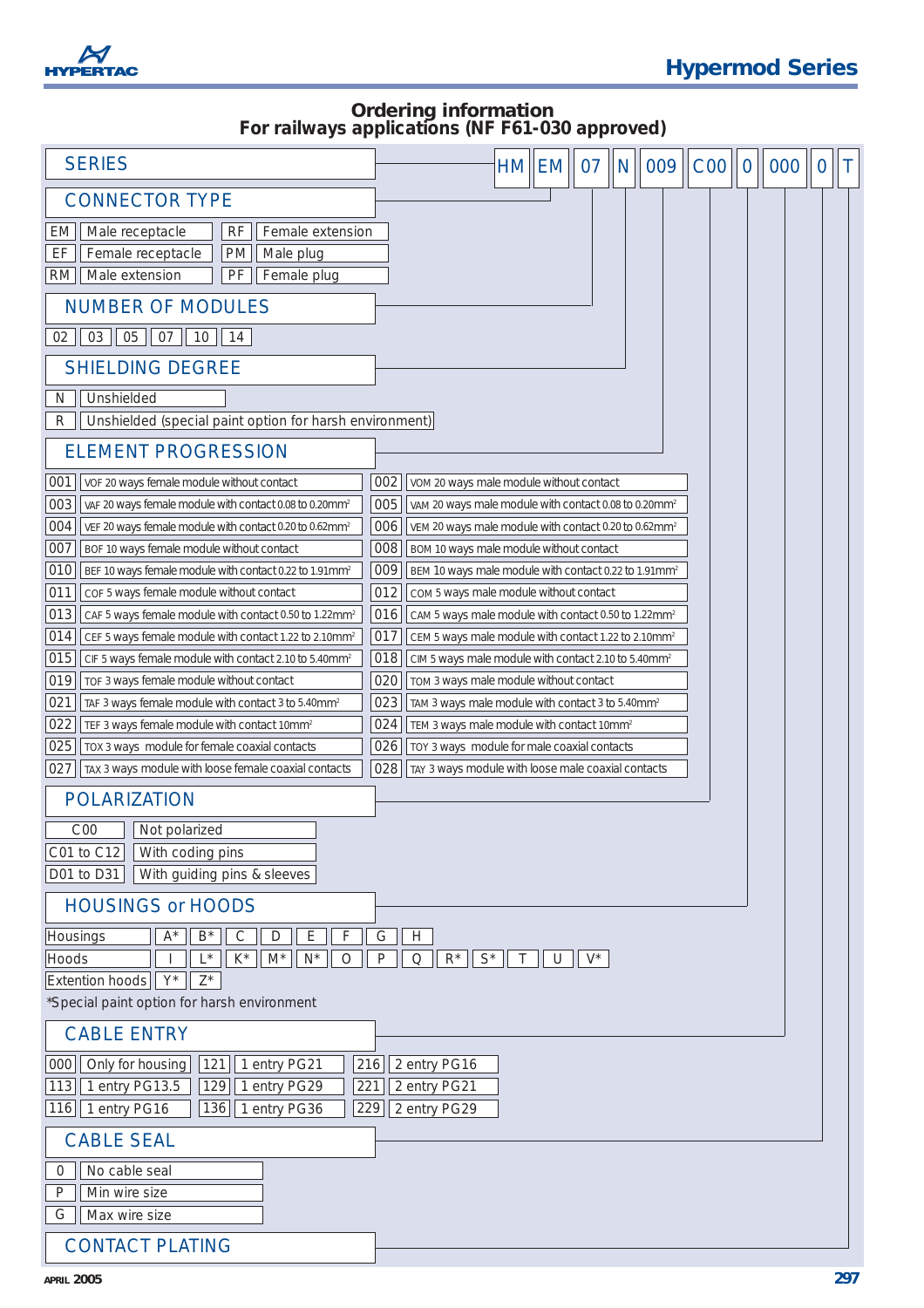## **Available modules for railways applications (NF F61-030 approved)**

## *10 ways higher creepage and clearance (1.5 mm HC contacts)*

#### **Module for female socket contacts**





Conductor size AWG24-14 0.22-1.91 mm <sup>2</sup> **Code Ref.** 010 Insulator without contacts **Code Ref.** 007

| $\rm{nm}\,{}^2$ | Code Ref. 010            |  |
|-----------------|--------------------------|--|
|                 | $C - 1 - D - E$ $(0, 0)$ |  |

43.00

11.40

10 crimp contacts supplied not assembled, ref: 0150902-20RG0

#### **Module for male pin contacts**







| Conductor size AWG24-14    | $0.22 - 1.91$ mm <sup>2</sup> | Code Ref. 009 |  |
|----------------------------|-------------------------------|---------------|--|
| Insulator without contacts |                               | Code Ref. 008 |  |

10 crimp contacts supplied not assembled, ref: 0151601-20XOG

| Rated Voltage DIN 0110                                | 220V   |
|-------------------------------------------------------|--------|
| Rated Impulse Withstanding voltage<br><b>DIN 0110</b> | 2.5KV  |
| Current Rating (max wire ref.)                        | 8Α     |
| Creepage DIN 0110                                     | 9.25mm |